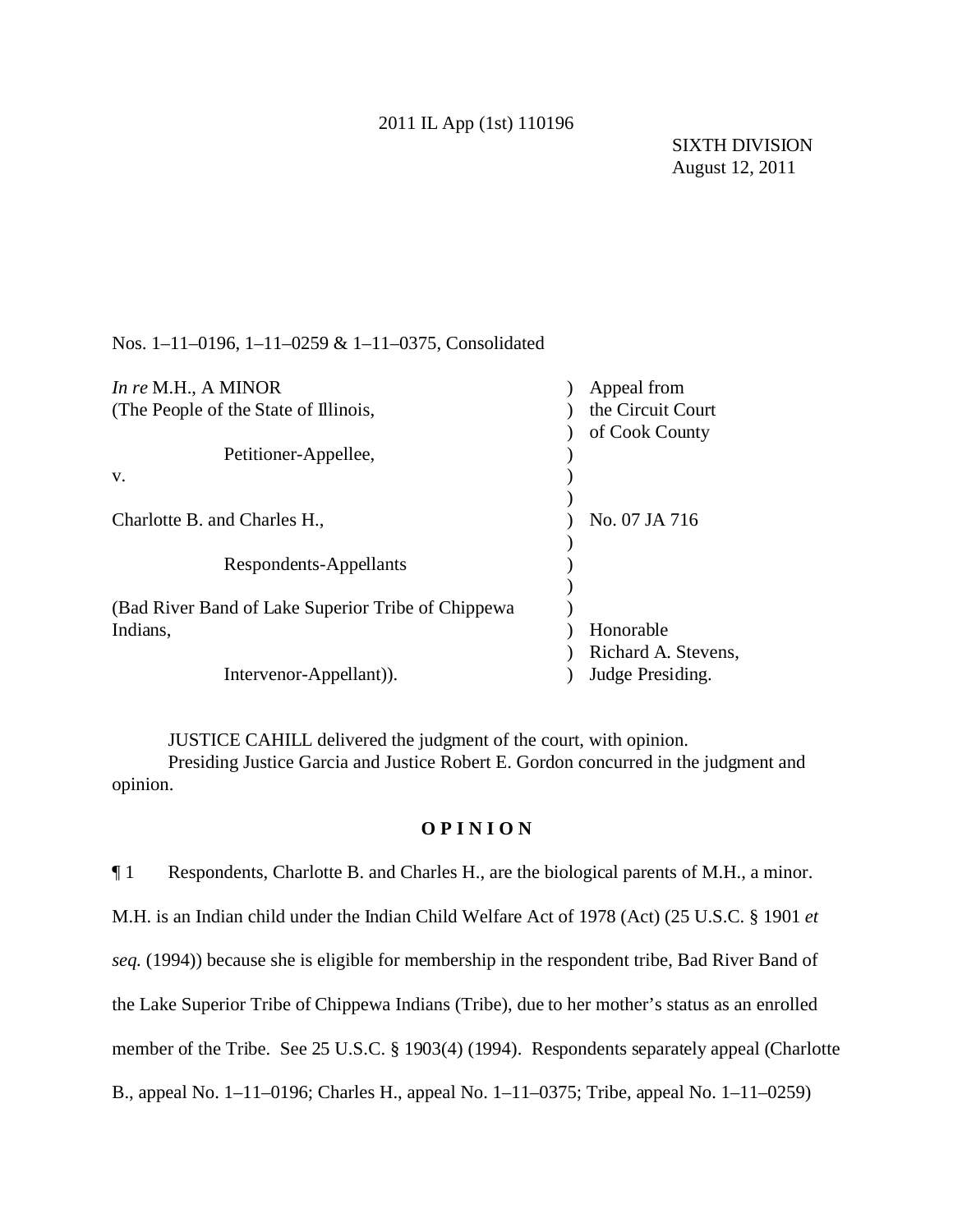from a December 20, 2010, order of the circuit court of Cook County which terminated Charlotte's and Charles's parental rights to M.H. on findings of unfitness under sections 1(D)(b), (m) and (n) of the Adoption Act (750 ILCS 50/1(D)(b), (D)(m), (D)(n) (West 2008)). The same order determined that it was in the best interest of M.H. that a guardian be appointed with the right to consent to her adoption. The Tribe also appeals from the court's May 18, 2010, order denying its petition to transfer the proceedings to the tribal court. We have consolidated these appeals for review and affirm the judgment of the circuit court.

¶ 2 M.H. was born on August 2, 2007, prenatally exposed to a controlled substance. The Illinois Department of Children and Family Services (DCFS) took protective custody of M.H. on August 27, 2007. On the next day, the State filed a petition for adjudication of wardship, alleging Charlotte had five earlier indicated reports for having had a substance-exposed infant and four minors in the care and custody of DCFS after findings of abuse and neglect were entered against her. The State also alleged M.H. was neglected because her environment was injurious to her welfare and abused due to a substantial risk of physical injury under the Juvenile Court Act of 1987 (705 ILCS 405/2–3(1)(b), (2)(ii) (West 2008)). M.H. was placed in the custody of a nonrelative foster parent on August 30, 2007.

¶ 3 On March 7, 2008, the State filed a motion to amend the adjudication petition, seeking permanent termination of parental rights and appointment of a guardian with the right to consent to M.H.'s adoption. The State alleged Charlotte and Charles were unfit parents under sections  $1(D)(a)$ ,  $(b)$ ,  $(l)$  and  $(t)$  of the Adoption Act because:  $(1)$  they abandoned M.H. (subsection  $(a)$ ); (2) they failed to maintain a reasonable degree of interest, concern or responsibility for M.H.'s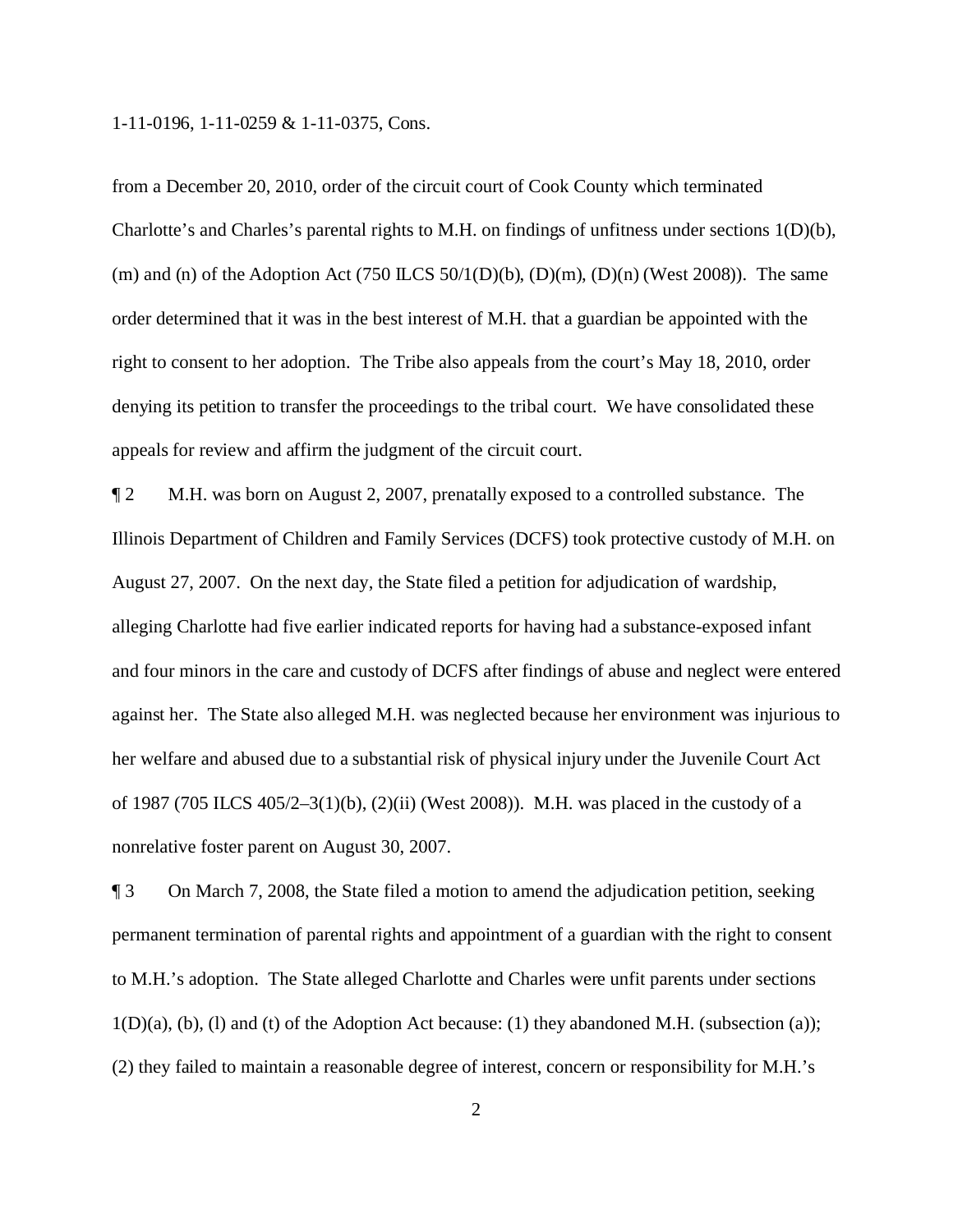welfare (subsection (b)); (3) they failed to demonstrate a reasonable degree of interest, concern or responsibility for M.H.'s welfare during the first 30 days of her life (subsection l)); and (4) Charlotte had at least one child who was adjudicated neglected, after which she had an opportunity to enroll in drug treatment and later gave birth to M.H. who was prenatally exposed to a controlled substance (subsection (t)) (750 ILCS  $50/1(D)(a)$ ,  $(D)(b)$ ,  $(D)(1)$ ,  $(D)(t)$  (West 2008)). The court granted the motion on March 18, 2008, and set a trial date of July 10, 2008, for adjudication and termination of parental rights.

¶ 4 On April 18, 2008, the court entered a default order against Charlotte for want of appearance. On the same date, under the Act, the court ordered the State to notify the Tribe of the juvenile proceeding involving M.H. The State issued a notice on May 13, 2008, to Eugene Bigboy, Sr., chairman of the Tribe. The Tribe received notice on May 19, 2008. The notice informed the Tribe that it had a right to intervene and petition the court to transfer the proceeding to the tribal court. The notice also admonished the Tribe of the importance of attending the proceeding which could result in the Indian parents' loss of custody of the child, a finding of unfitness and the child's placement for adoption.

¶ 5 Charlotte and Charles appeared in court on July 10, 2008. The court vacated the default order entered against Charlotte and appointed counsel for her and Charles. The State then withdrew its motion for termination of parental rights without prejudice.

¶ 6 The court held an adjudicatory hearing on August 14, 2008. John Steele, a DCFS investigator, testified that M.H. was born on August 2, 2007, and, along with Charlotte, tested positive for opiates. The day after M.H. was born, Steele asked Charlotte to attend inpatient drug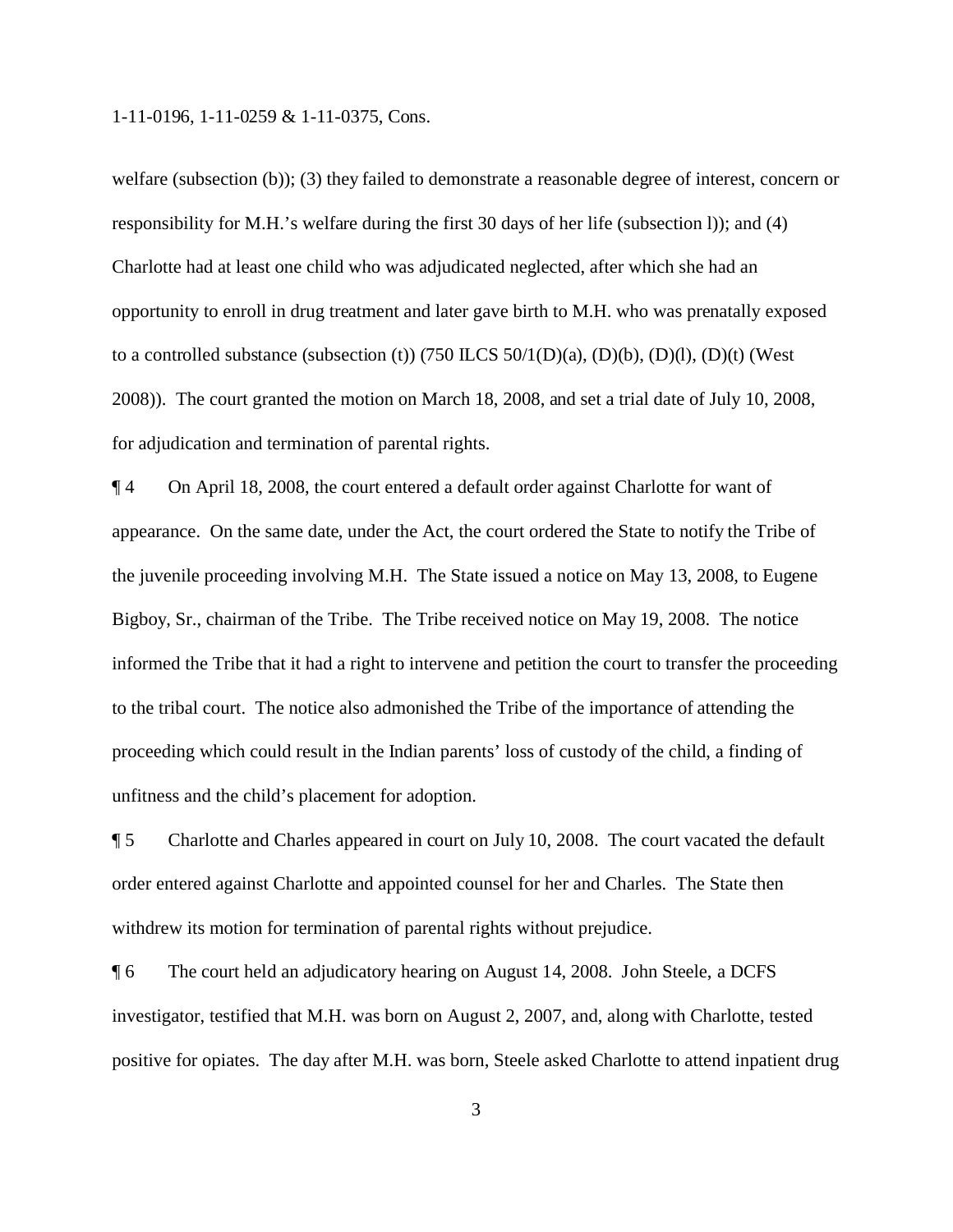treatment. Charlotte did not seek treatment. Steele spoke to Charlotte about two weeks later. During their conversation, Charlotte expressed interest in reuniting with M.H. Steele again advised Charlotte that she needed to undergo drug treatment. Four days later, Steele conducted a home assessment. Steele said that during the assessment Charlotte appeared to be under the influence of drugs and admitted using heroin and methadone that day. Steele determined that it was in the best interest of M.H. that DCFS take protective custody of her because Charlotte's drug addiction put M.H.'s safety in jeopardy and Charles's health, financial and transportation issues prevented him from meeting M.H.'s needs.

¶ 7 The State entered into evidence Charlotte's and M.H.'s medical records and Charlotte's five earlier indicated reports of neglect and abuse. The court found by clear and convincing evidence that M.H. was a drug-exposed infant and neglected due to an injurious environment. ¶ 8 The court held a disposition and permanency hearing also on August 14, 2008. Leslie Jacob, a Children's Home and Aid Society (CHAS) caseworker, testified about her efforts to engage Charlotte and Charles in services designed to reunite them with M.H. Jacob said CHAS recommended that Charlotte and Charles complete a "Juvenile Court Assessment Program" (JCAP), visit M.H. and participate in parenting classes and individual therapy. Charlotte did not make herself available for an assessment, visit M.H., request visitation or seek treatment. Charles visited M.H. once during the first year of her life but did not make himself available for a CHAS service assessment. Charles completed a JCAP assessment in December 2007 but did not participate in outpatient services as recommended by the assessment or cooperate with his treatment coach. He also did not visit M.H. regularly, attend parenting classes, participate in

4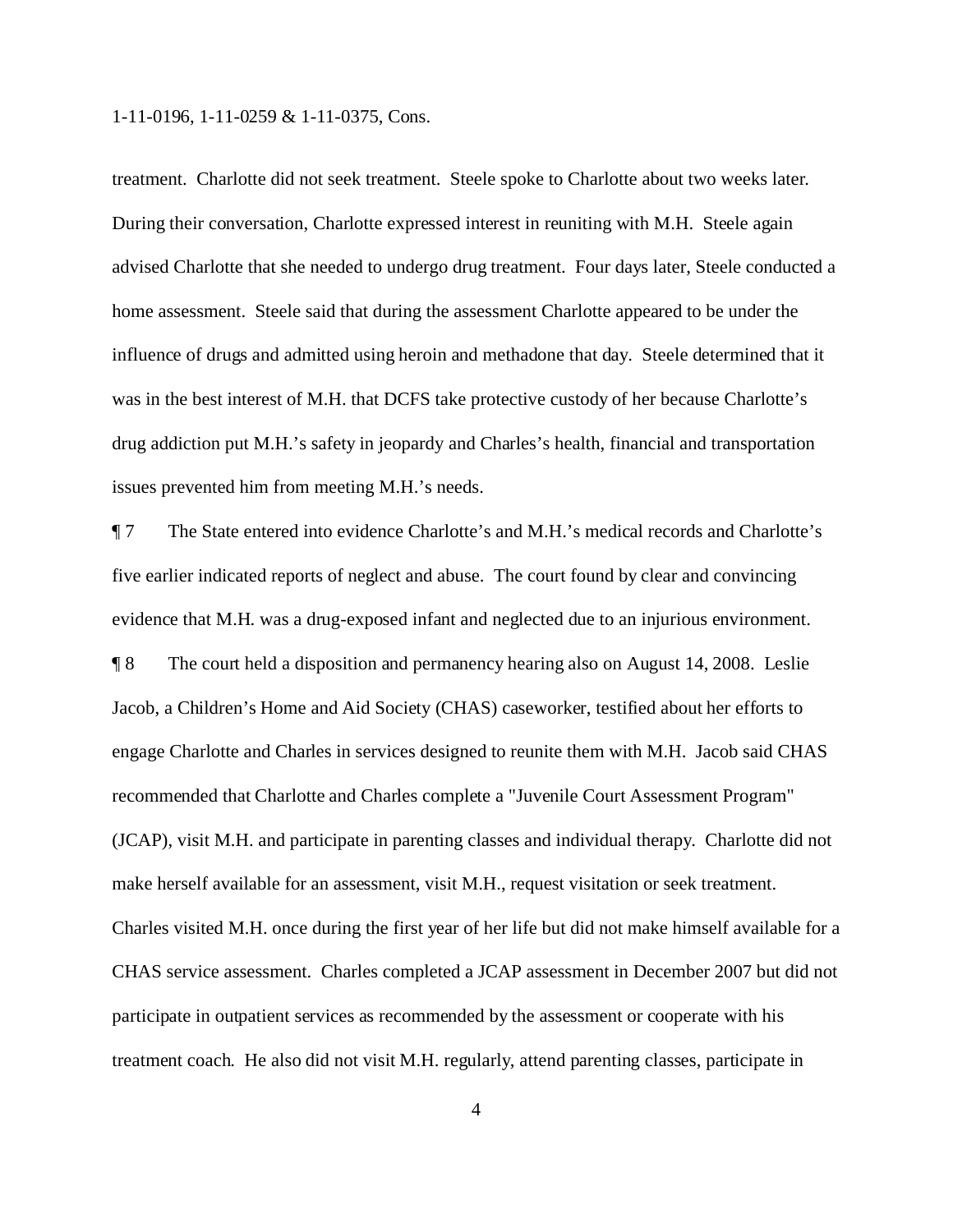individual therapy or undergo a second JCAP assessment as recommended.

¶ 9 Jacob said LaVergne H., Charles's mother, was granted monthly visitation in December 2007. LaVergne visited M.H. four times. Jacob said CHAS did not recommend M.H. be placed in LaVergne's custody because initially she refused custody. Since then LaVergne wavered on the subject of placement.

¶ 10 Jacob further testified that when she learned of Charlotte's membership in the Tribe, she contacted Pamela Barningham, a case manager for the Tribe's "Indian Child Welfare Program." Jacob told Barningham that Charlotte and Charles were not participating in the recommended services for reunification with M.H. Barningham approved M.H.'s placement in foster care in June 2008.

¶ 11 The State introduced into evidence an affidavit executed by Barningham on August 12, 2008. The court admitted the affidavit as expert testimony from an Indian witness under the Act. Barningham said in the affidavit that the Tribe had been aware of the case since May 2008. Barningham also said that CHAS made active efforts to provide rehabilitative services and programs designed to prevent the breakup of the Indian family and that the efforts were unsuccessful because the parents did not take advantage of the services. Barningham opined that continued custody of M.H. by Charlotte and Charles would likely result in serious emotional or physical harm to M.H. Barningham averred that the Tribe wished for M.H. to remain with her foster parents until reunification.

¶ 12 At the close of evidence, the court found Charlotte and Charles were unable to care for, protect, train or discipline M.H. The court determined that it was in M.H.'s best interest to be

5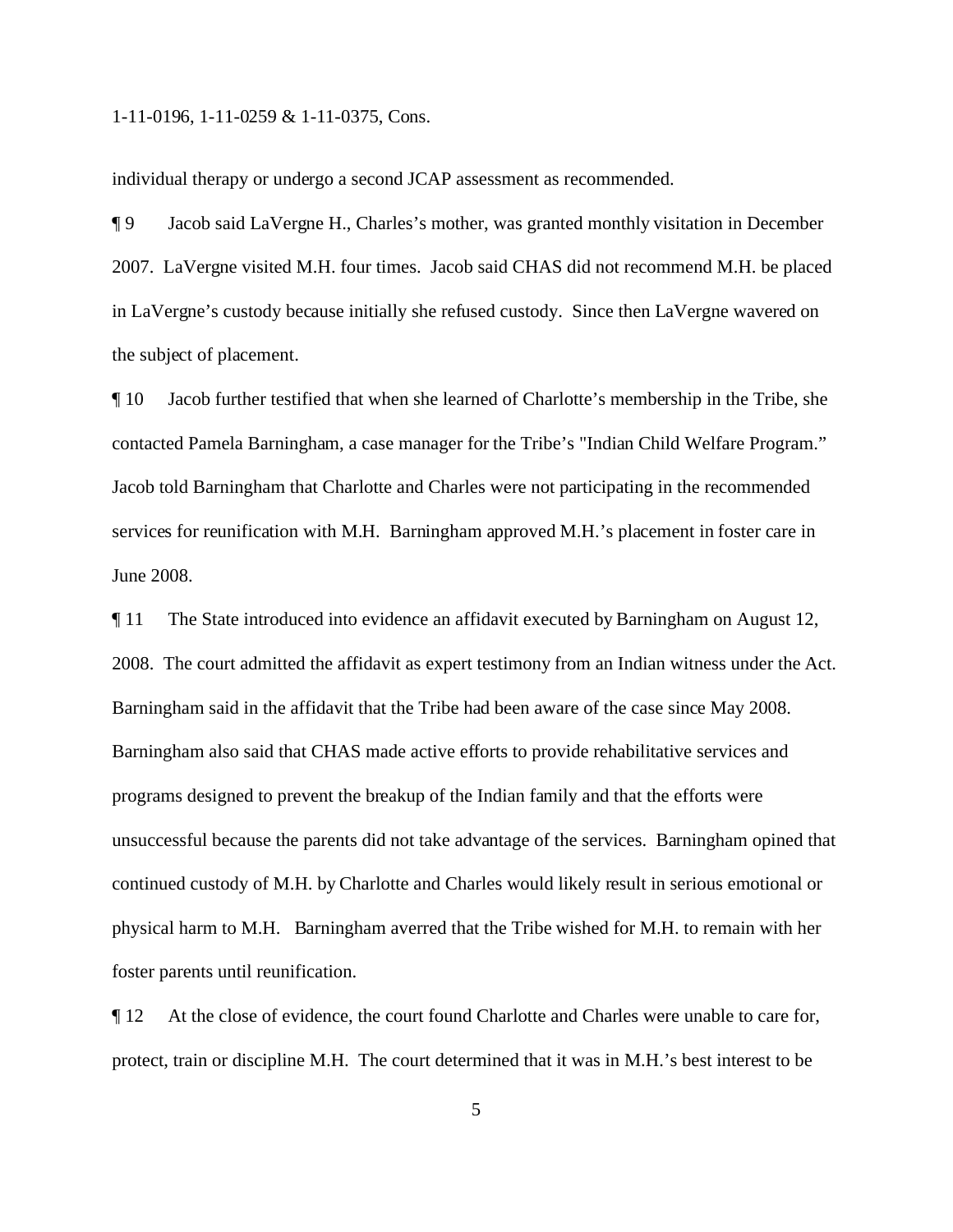adjudicated ward of the court. The court changed the permanency goal from return home within 12 months to return home pending status because Charlotte and Charles failed to make substantial progress toward reunification. On May 22, 2009, the permanency goal was changed to substitute care pending the court's determination on termination of parental rights.

¶ 13 On September 1, 2009, the State filed a supplemental petition for the appointment of a guardian with the right to consent to adoption. The State alleged in the supplemental petition that Charlotte and Charles were unfit parents under sections  $1(D)(b)$ , (c), (l), (m) and (n) of the Adoption Act because they: (1) failed to maintain a reasonable degree of interest, concern or responsibility for M.H.'s welfare (subsection (b)); (2) deserted M.H. (subsection (c)); (3) failed to demonstrate a reasonable degree of interest, concern or responsibility for M.H.'s welfare during the first 30 days of her life (subsection (l)); (4) failed to make reasonable efforts to correct the conditions that were the basis for removal of M.H. and/or failed to make reasonable progress toward the return of M.H. within 9 months after adjudication of neglect (subsection (m)); and (5) evidenced an intent to forego parental rights (subsection (n)) (750 ILCS 50/1(D)(b), (D)(c), (D)(l), (D)(m), (D)(n) (West 2008)).

¶ 14 Two days later, on September 3, 2009, the court received the Tribe's petition to transfer the proceeding to the tribal court in Odanah, Wisconsin, and dismiss the state court action. The State filed a motion opposing the transfer. The court held a hearing on the Tribe's petition, commencing on September 5, 2009, and continuing to December 9, 2009. On December 9, 2009, the tribal attorney asked for a continuance because inclement weather prevented him from traveling to Chicago from Odanah. The hearing was concluded on May 5, 2010.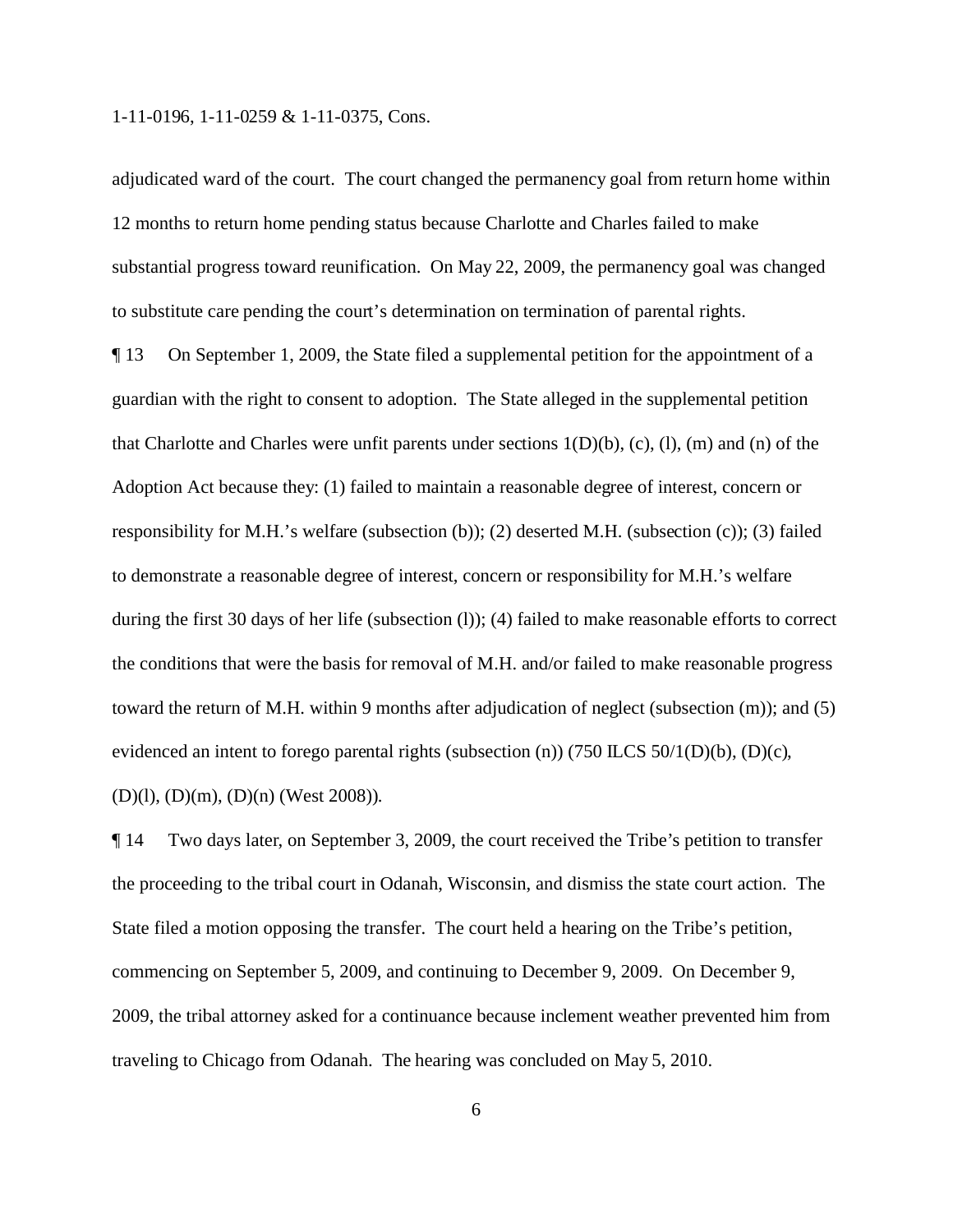¶ 15 At the hearing, Denise McCutcheon-Cloud, a caseworker for the Indian Child Welfare Program, testified she was assigned to M.H.'s case after Barningham's termination in June or July 2009. McCutcheon-Cloud disagreed with Barningham's approval of M.H.'s placement in foster care because the foster mother was not a relative or a certified Native American foster parent. McCutcheon-Cloud said M.H. could have been placed with Agnes McGue, M.H.'s maternal grandmother.

¶ 16 McCutcheon-Cloud testified that in October 2009, Charlotte and Charles accepted her offer to move to the Tribe's reservation and receive rehabilitative services. She said Charlotte and Charles wanted the case to be transferred to the tribal court. McCutcheon-Cloud explained that if the case was transferred to the tribal court, the Tribe would hear witnesses in person or by phone and allow the parties to submit documents by mail or fax. She said the Tribe would provide transportation and lodging for the witnesses. McCutcheon-Cloud acknowledged that the Tribe did not raise concerns about M.H.'s placement until July 2009.

¶ 17 Jacob testified that two weeks after M.H. was born, Steele asked McGue if she was willing to take custody of M.H. McGue declined and said that no maternal relative was willing or able to take custody of M.H. LaVergne also declined custody of M.H. Jacob said CHAS learned that M.H. was an Indian child under the Act on October 22, 2007, when Charlotte told them that she was Native American. Charlotte did not know the name of her tribe. Jacob said CHAS tried to identify the tribe but was unable to locate Charlotte or Charles because their whereabouts was unknown between October 22, 2007, to August 2008. Jacob asked Leslie Powless, a DCFS liaison, for help finding them. With Powless's help, Jacob learned that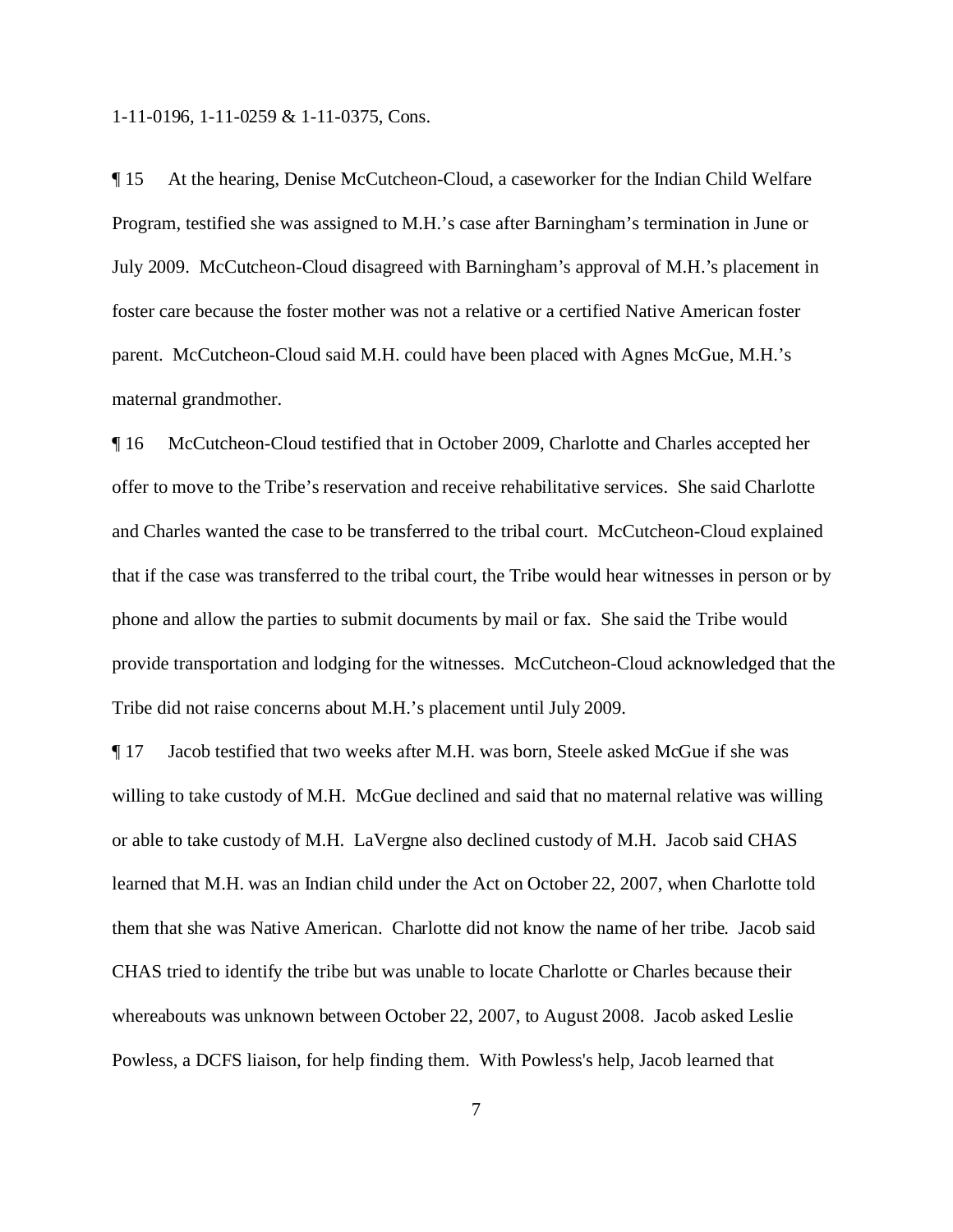Charlotte was a member of the Tribe. Jacob notified Barningham on June 9, 2008, that M.H. had been placed with a nonrelative in a foster home. Jacob said Barningham told her that the Tribe did not want to get involved in the proceedings unless the permanency goal changed from reunification.

¶ 18 Jacob testified that she would suffer hardship if the case was transferred to Odanah, Wisconsin. She explained that it would be difficult for her to rearrange her caseload to appear for judicial proceedings 400 miles away.

¶ 19 Powless testified that she assisted Jacob in determining M.H.'s status under the Act. Powless said McGue told her Charlotte was a member of the Tribe. Powless verified M.H.'s eligibility for membership in the Tribe with the Tribe's enrollment department. She then spoke with Barningham to determine to what extent the Tribe would be intervening in the proceedings. Powless said it was regular practice to communicate with tribes through their Indian child welfare caseworkers. On June 10, 2008, Barningham told Powless that the Tribe would not intervene in the case. In March 2009, Powless notified Barningham that the foster mother was interested in adopting M.H. Powless said Barningham told her that the Tribe would not oppose adoption as long as the foster parents kept M.H. connected to her culture and the Tribe.

¶ 20 Powless said it would be a hardship for her to travel to Odanah, Wisconsin, because of her large caseload.

¶ 21 Lynsey Sloan, a CHAS caseworker assigned to M.H.'s case, testified she contacted McGue on February 6, 2009. Sloan said McGue expressed interest in taking custody of M.H. Sloan conducted an assessment of McGue's home on March 31, 2009. After the assessment,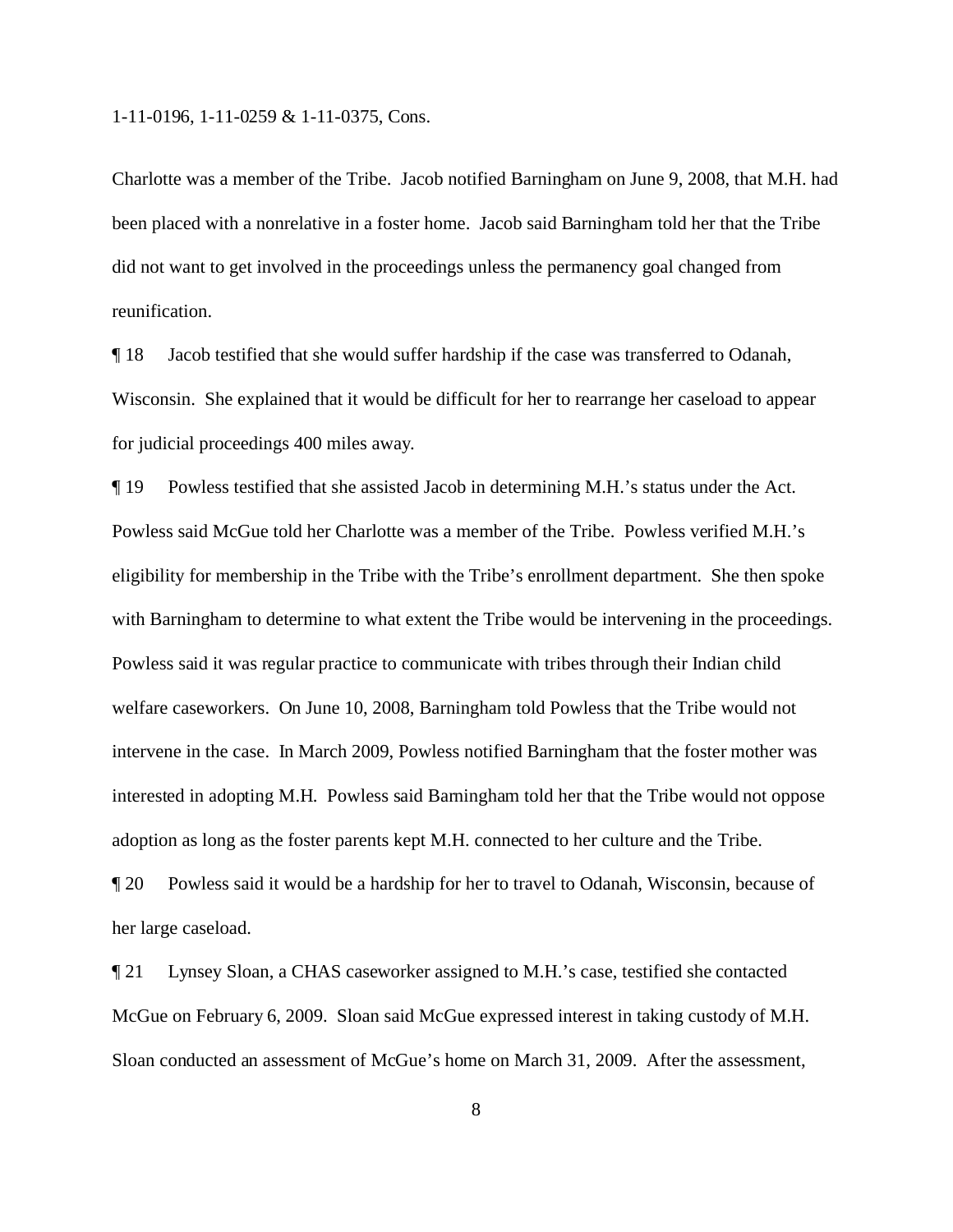Sloan recommended that M.H. not be placed with McGue. In July 2009, McCutcheon-Cloud asked CHAS to reevaluate McGue's home for placement and investigate other possible relative placements. The Tribe agreed to forward to CHAS the criteria to be used for the assessment. Sloan said she never received the Tribe's assessment criteria. In October 2009, McCutcheon-Cloud instructed CHAS to use its own assessment factors. McGue's home was reassessed on February 27, 2010. CHAS again did not recommend M.H. be placed with McGue and recommended M.H. remain with her foster parents.

¶ 22 Sloan testified she lives in Illinois and works in Chicago. She said she would experience hardship if the case was transferred to Odanah, Wisconsin.

¶ 23 Lisa M., M.H.'s foster mother, testified that M.H. has lived with her since August 30, 2007, when she was 28 days old. Lisa said Charlotte did not visit M.H. in 2007 and 2008. She said Charles visited M.H. once during that period. Lisa testified to the cultural activities and events she participated in with M.H. to foster her Indian heritage. Lisa said that because of her work schedule and the schedule of her children, it would be burdensome for her to travel to Odanah.

¶ 24 McGue testified on Charlotte's behalf. McGue said she refused placement in August 2007 because of financial reasons. She said she did not recommend other relatives to CHAS for placement. McGue acknowledged that she knew M.H. was in the custody of DCFS. McGue did not seek custody of M.H. when she regained financial stability in April 2008.

¶ 25 The court took judicial notice of Barningham's affidavit and the evidence adduced at the August 14, 2008, disposition and permanency hearing. The court also admitted into evidence the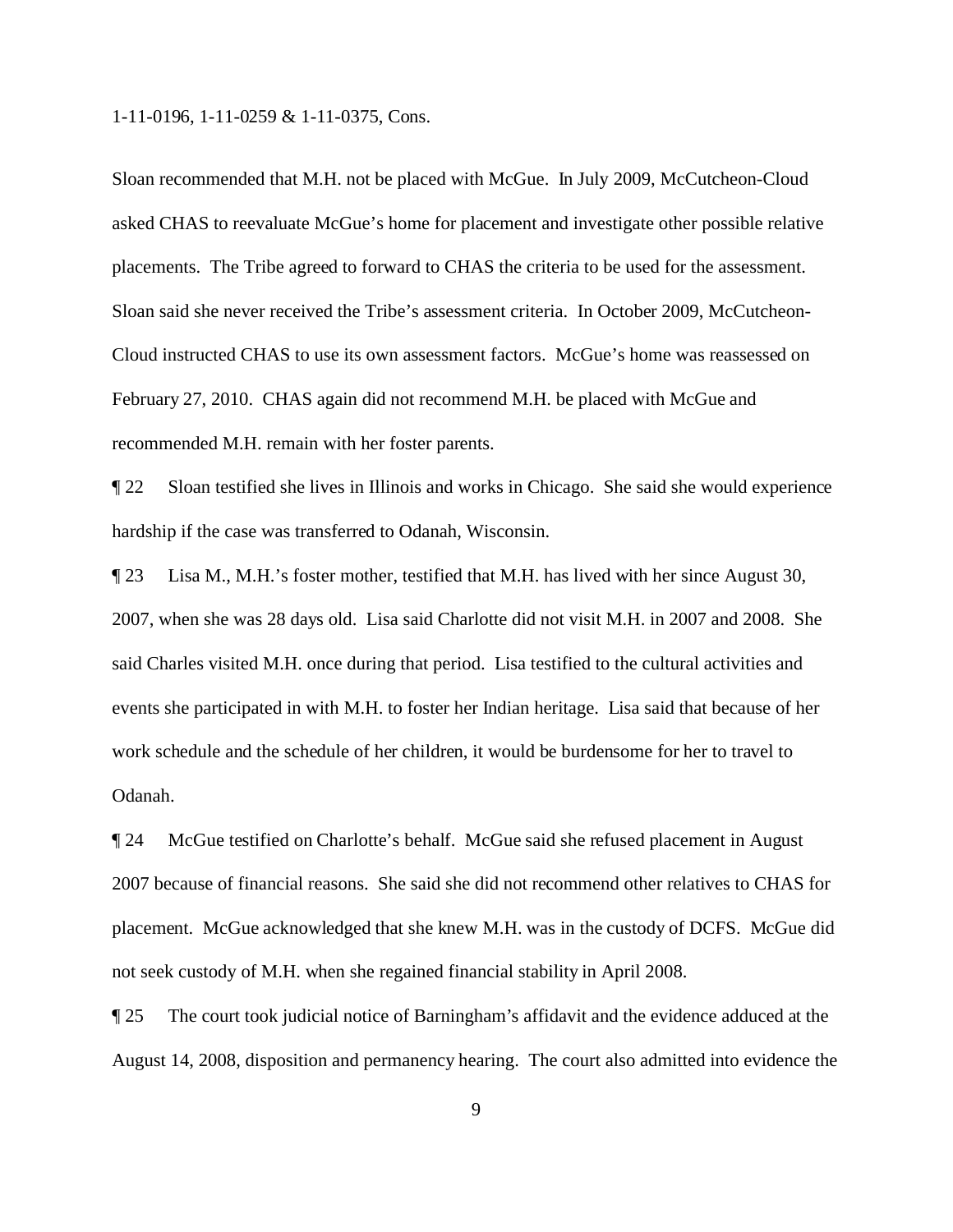May 13, 2008, notice of the juvenile proceeding which was received by Bigboy, Sr., chairman of the Tribe. The court then denied the Tribe's petition. In its May 18, 2010, written order, the court noted that because the bulk of the evidence and the majority of the witnesses were located in Illinois, transfer would constitute an undue hardship. The court also found the petition was untimely because the proceeding was at an advanced stage, given that Charlotte's and Charles's parental rights had been in jeopardy since March 7, 2008, the date the State moved to amend its adjudication petition and seek the termination of parental rights. The court noted that the State's motion was granted more than 18 months before the Tribe filed its petition to transfer. The court also noted that the conclusion of the hearing was delayed to May 5, 2010, because the Tribe's attorney was unable to appear in court on two occasions.

¶ 26 The case proceeded to an evidentiary hearing on the State's supplemental petition for termination of parental rights and the appointment of a guardian with the right to consent to adoption on August 17, 2010. The hearing was separated into a fitness and best interest hearing. ¶ 27 At the fitness hearing, Shira Belkov, a CHAS caseworker, testified she was assigned to M.H.'s case from August 2007 to April 2008. Belkov said that she was unable to locate Charlotte and Charles after M.H. was born. The parents were found in October 2007, living in Lombard, Illinois. On October 22, 2007, Belkov visited the parents' home and advised them of their right to visitation with M.H. and that they needed to be assessed for services. Belkov also told them when the next court date was and offered them bus passes for transportation. Belkov said Charlotte appeared to be under the influence of drugs during the visit.

¶ 28 Belkov testified that over the course of the next two months neither Charlotte nor Charles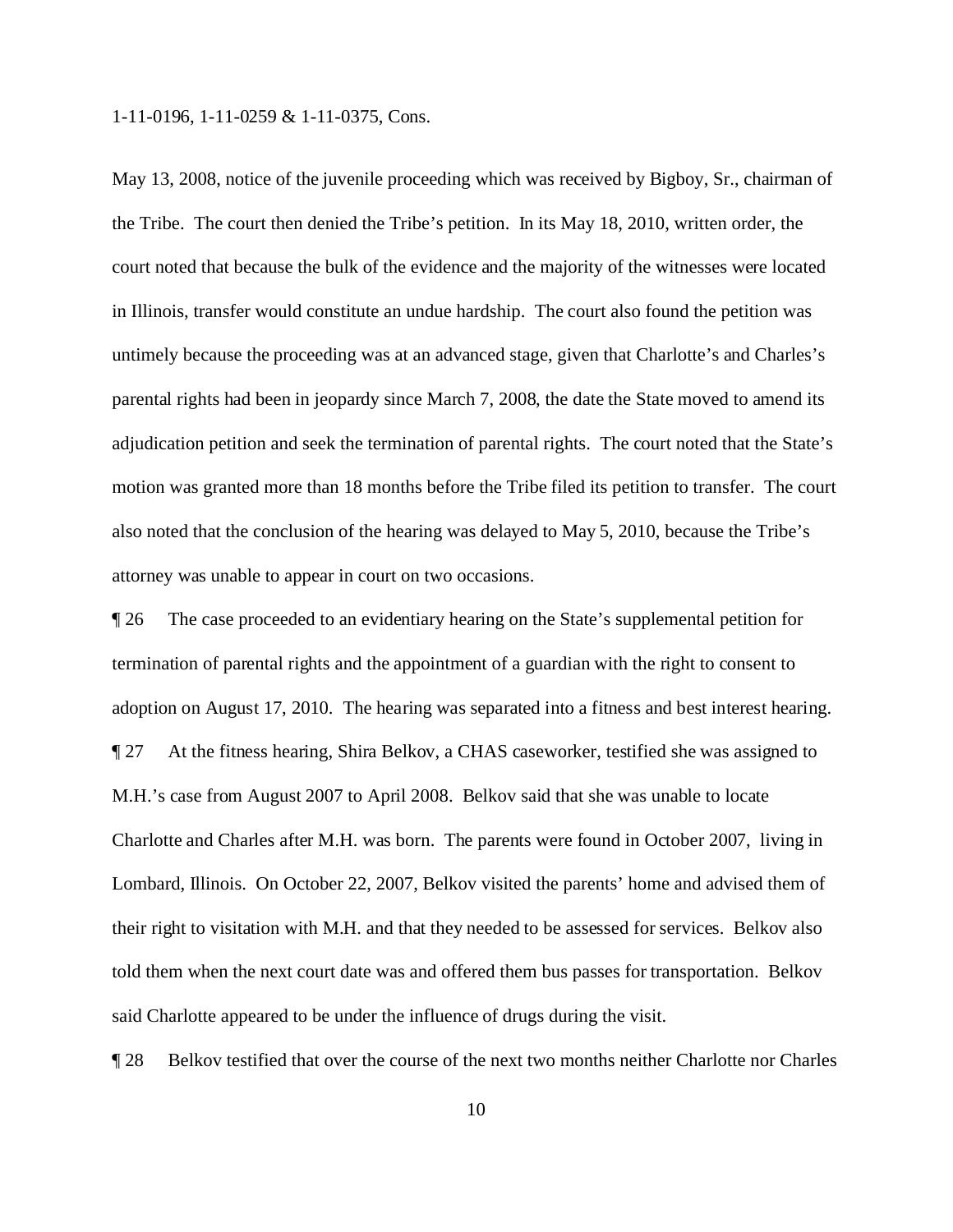visited M.H. or sent her letters or gifts. Charles completed a JCAP assessment on December 20, 2007, and expressed an interest in participating in reunification services. Charles did not receive substance abuse treatment. On February 22, 2008, Charlotte called Belkov and told her she was homeless, using heroin and needed substance abuse treatment. Belkov tried to schedule visitation for Charlotte and M.H., encouraged Charlotte to undergo a JCAP assessment and offered her bus passes to access those services. Charlotte did not visit M.H., pick up the bus passes from Belkov or take advantage of the CHAS services. Charlotte did not complete a JCAP assessment or substance abuse treatment.

¶ 29 Jacob testified that she managed M.H.'s case from April 2008 to September 2008. She said she performed a diligent search for the parents on April 7, 2008, but was unable to locate them. Jacob said she first met Charles on May 30, 2008, when he accompanied LaVergne on her visit with M.H. During the visit, Jacob advised Charles of the importance of participating in rehabilitative services, visiting M.H. and being assessed by CHAS. Charles agreed to schedule a JCAP assessment but never did. Jacob said she maintained contact with Charles through LaVergne.

¶ 30 Jacob also testified that neither Charlotte nor Charles sent cards, gifts or letters to M.H. from April 2008 to September 2008. Jacob said that Charlotte's whereabouts was unknown during this period. Jacob acknowledged that Charlotte appeared in court on July 10, 2008. On that date, Jacob asked Charlotte and Charles to participate in a JCAP assessment after the hearing but they refused. On August 13, 2008, Charles called Jacob and expressed an interest in reunification services. He also acknowledged receiving Jacob's letter, informing him of the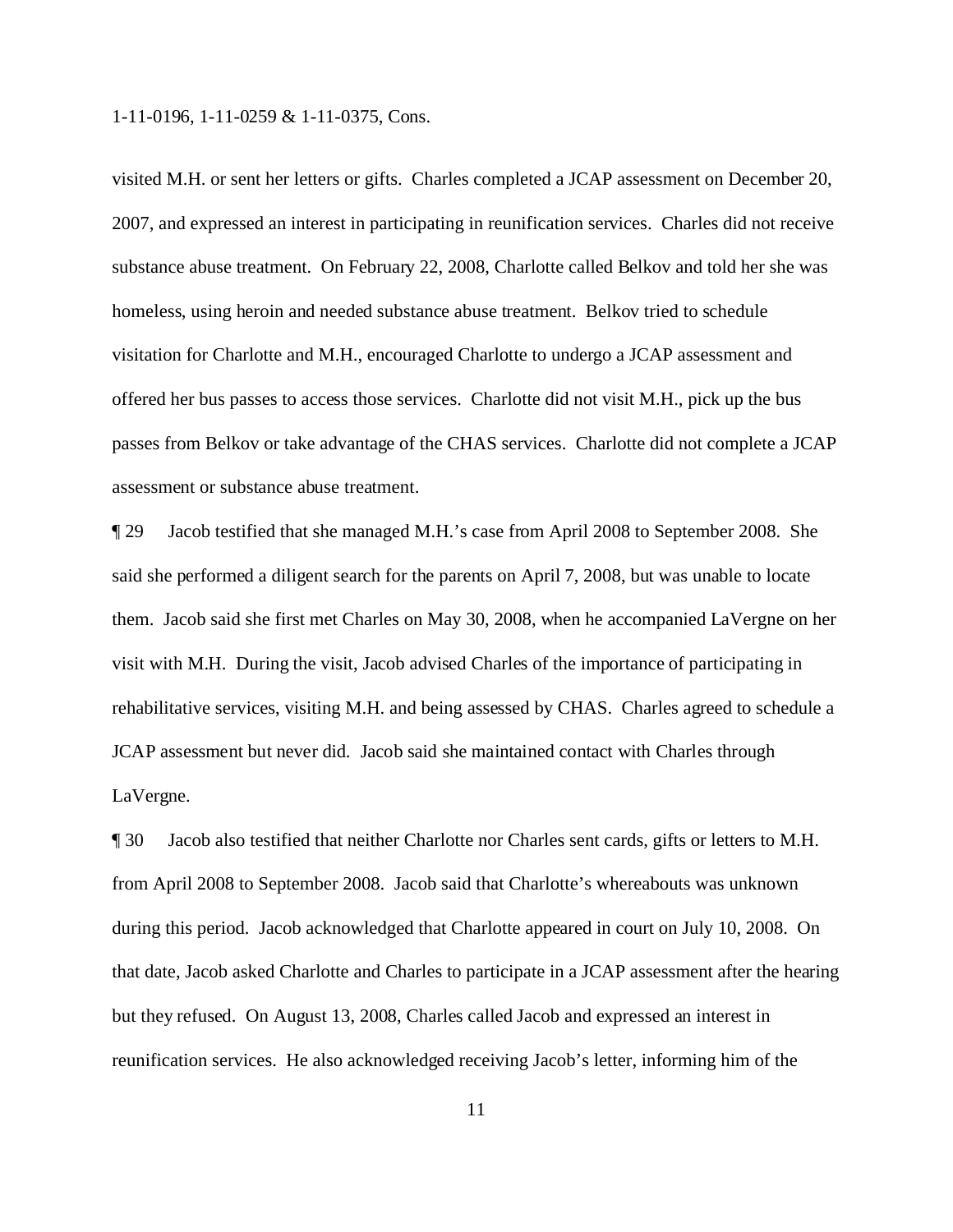upcoming court date and advising him of his assessment needs. Charles agreed to contact CHAS but failed to do so.

¶ 31 Sloan testified that she was assigned to M.H.'s case in September 2008. Sloan said that she tried on multiple occasions between September 2008 to July 2009 to locate Charlotte and Charles but was unsuccessful. Sloan said she asked LaVergne and the parents' attorneys for the parents' whereabouts and sent letters to seven different addresses for Charles and five different addresses for Charlotte. Sloan did not have contact with the parents from September 2008 to July 2009 because their whereabouts was unknown. On July 10, 2009, Charlotte contacted Sloan and Sloan advised her of the proceedings. At the next court date, Charlotte expressed interest in visiting M.H. Charlotte did not schedule a visit.

¶ 32 In November 2009, Sloan met with Charlotte and Charles. During the meeting, Sloan advised the parents of their visitation rights. Charlotte visited M.H. in November 2009. Charlotte and Charles visited M.H. in February 2010. After the visit, Sloan reviewed the service plan with the parents and explained that CHAS was no longer financially responsible for providing services because the permanency goal had changed from reunification to termination of parental rights. Charlotte told Sloan that she and Charles had moved to Ashland, Wisconsin in October 2009 to be near the Tribe. Sloan said that neither Charlotte nor Charles was able to provide proof of completion of substance abuse treatment, parenting education or therapy.

¶ 33 Sloan further testified that she was unable to refer the parents to treatment because their whereabouts was unknown during the pendency of the case and they failed to make themselves available for an assessment. Sloan said she asked the parents and the Tribe to provide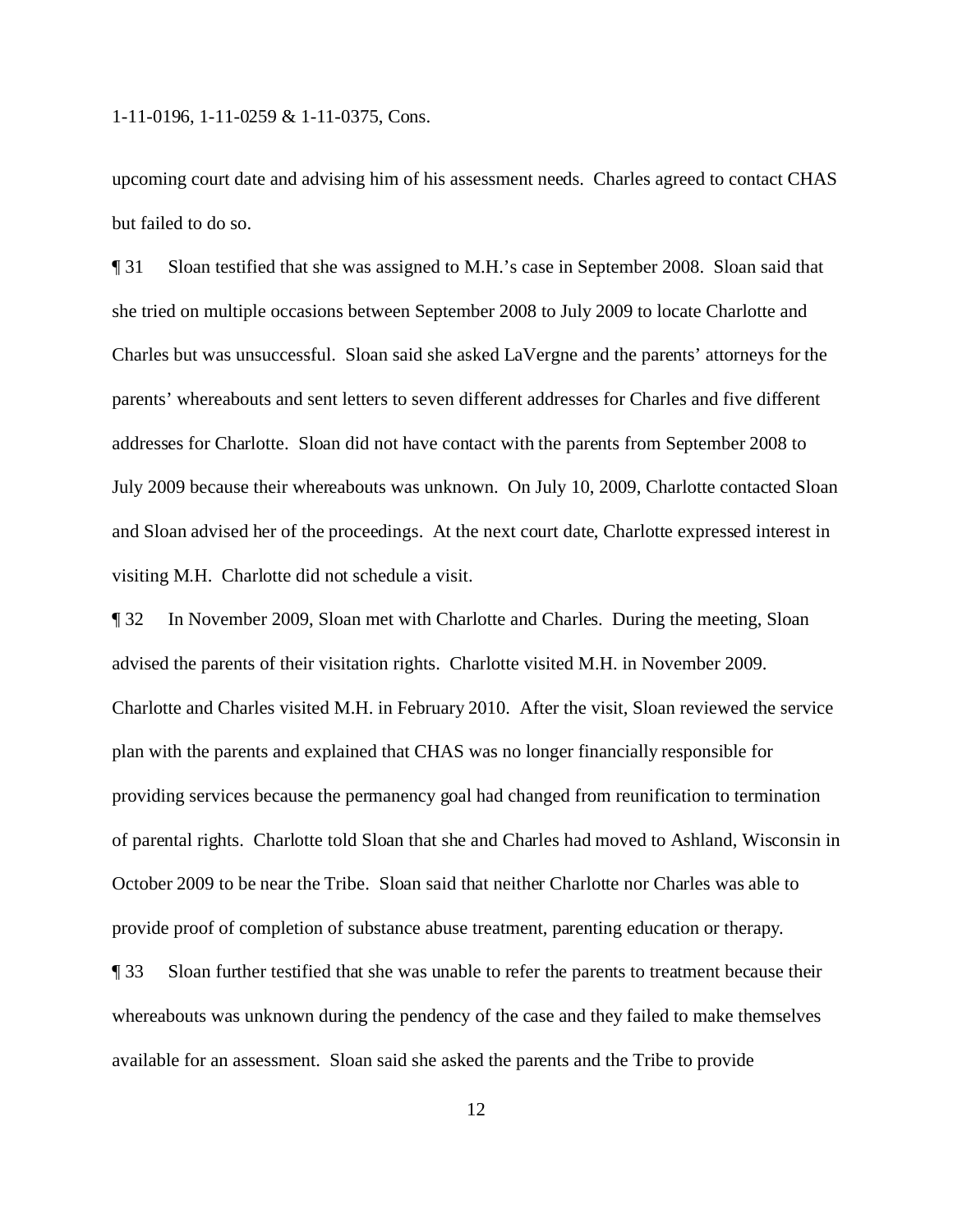documentation of the rehabilitative services rendered. In June 2010, the Tribe provided Sloan with a negative drug test for the parents and a statement from Memorial Medical Center, saying the parents had undergone a three-day drug detoxification.

¶ 34 CHAS rated Charlotte unsatisfactory in the client service plan from August 2009 to February 2010 because she only visited M.H. once. Charles was also rated unsatisfactory for the same period because he failed to provide CHAS with a proof of completion of rehabilitative services.

¶ 35 After reviewing the testimony presented, the court found the State proved the parents unfit beyond a reasonable doubt by: failing to maintain a reasonable degree of interest, concern and responsibility for M.H.; failing to make reasonable efforts for reunification during the nine months following adjudication of neglect; and evidencing an intent to forego their parental rights. ¶ 36 At the best interest hearing, the court took notice of the evidence adduced at the fitness hearing. The State then presented the testimony of Charles and Charlotte. Charles testified that he was unemployed and lived in subsidized housing in Ashland, Wisconsin. He said he completed a three-day heroin detoxification program in October 2009.

¶ 37 Charlotte testified that she used heroin and methadone for 15 years. She said she moved to Wisconsin with Charles in October 2009. At that time, she was using heroin and methadone daily. Charlotte completed a drug detoxification program on December 7, 2009. On the day of her testimony, Charlotte was arrested on an open warrant.

¶ 38 Doctor Adelle Sanders testified as an Indian child welfare cultural expert. Sanders said she spent more than 33 hours reviewing CHAS's and the Tribe's case files and meeting with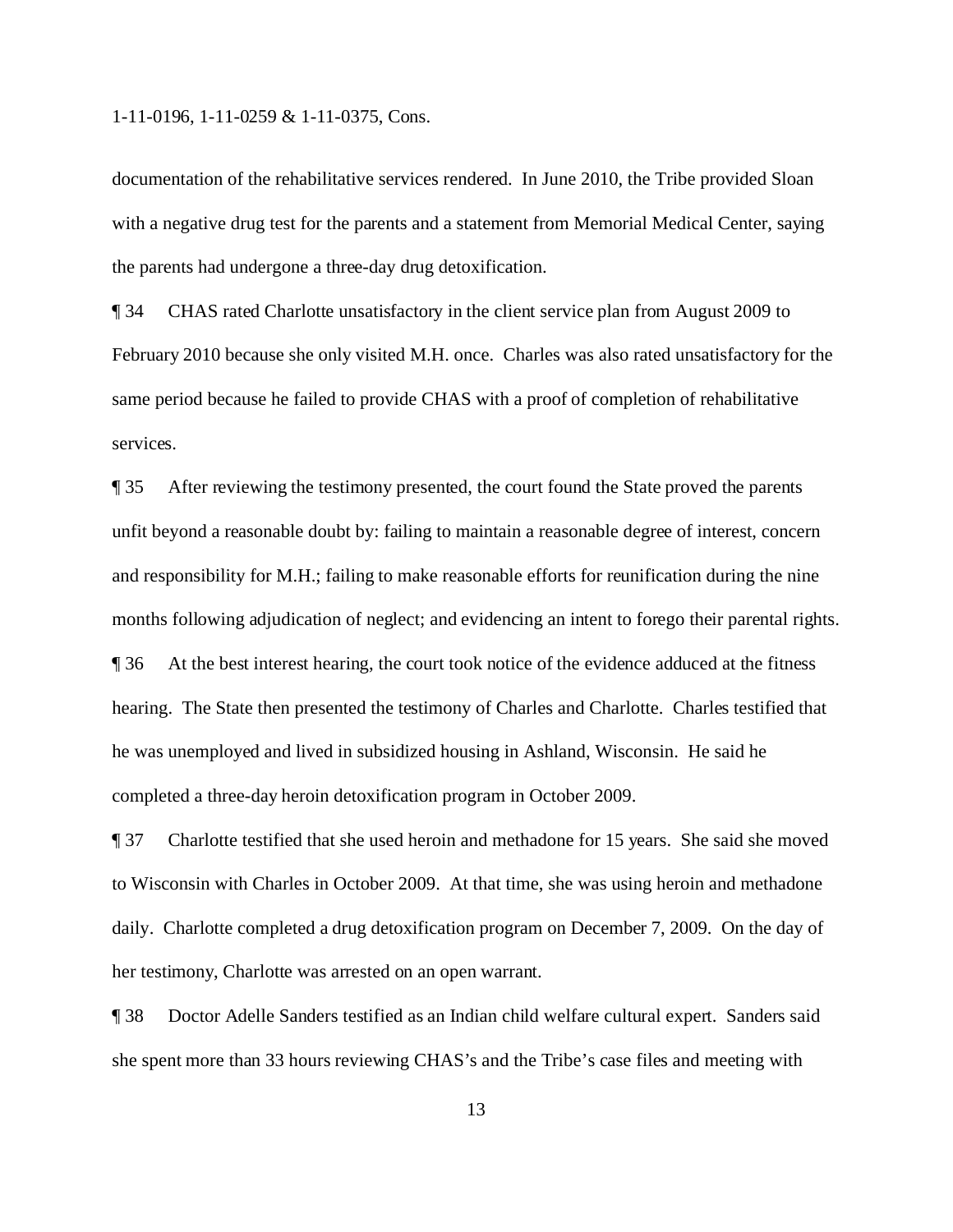Charlotte, McCutcheon-Cloud, Sloan, Powless and M.H.'s foster mother. Sanders also observed M.H. in her foster home. In a report filed with the court and admitted into evidence, Sanders concluded that CHAS made active efforts under the Act to provide services and rehabilitative programs designed to prevent the breakup of the Indian family. Sanders noted that CHAS made a number of inquiries as to the parents' whereabouts, conducted diligent relative searches, maintained ongoing contact with the Tribe through Barningham and received the Tribe's approval for the foster placement. Charlotte and Charles did not complete the services or make themselves available for a service assessment. Sanders explained that "it is very difficult to provide services to unwilling participants."

¶ 39 Dr. Sanders opined that continued custody of M.H. by the parents would likely result in serious emotional or physical harm to M.H. because Charlotte and Charles had not established a history of being able to change their behavior. Sanders said Charlotte and Charles needed to engage in counseling, substance abuse treatment, parenting education and random drug tests for at least six months before an opposite conclusion could be reached. Sanders recommended counseling, drug treatment, parental education and a medical assessment for both Charlotte and Charles. She also recommended that Charlotte receive extensive trauma counseling and monthly drug tests.

¶ 40 Dr. Sanders also opined that M.H.'s removal from her foster home after three years of bonding with her foster family would retraumatize her and possibly have long-term effects. Sanders based her opinion on research on attachment and observations of M.H. with her foster family. Sanders saw a seamless, loving mother-daughter relationship between Lisa M. and M.H.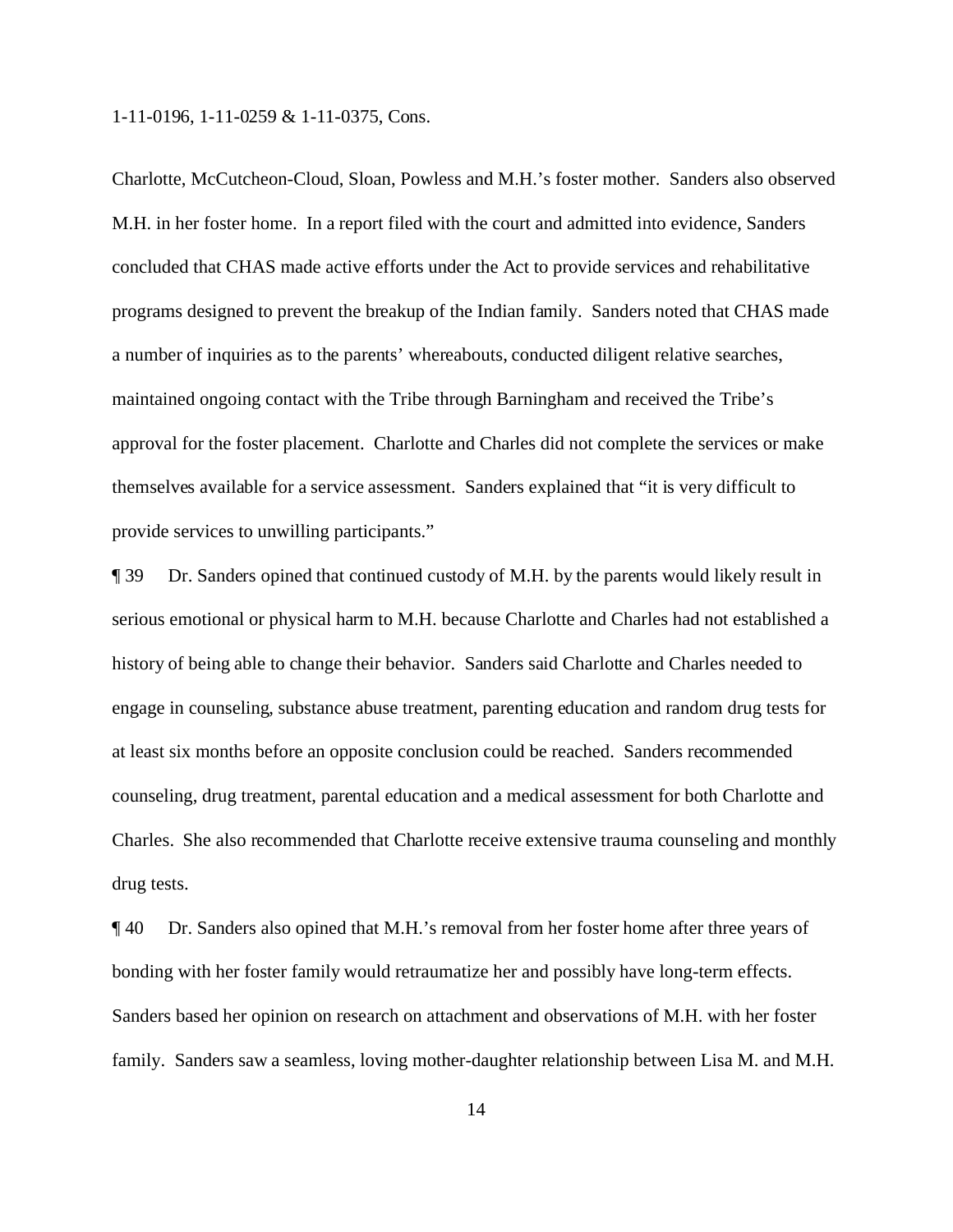M.H. referred to Lisa M. as her mother and interacted lovingly with her foster sisters.

¶ 41 Dr. Sanders explained that the Act was not intended to allow a tribe to wait to intervene in a custody proceeding until an Indian child has become attached to a non-Native foster family. She said that M.H. did not need to be raised in a Native American home to maintain her cultural identity.

¶ 42 Margaret Waugh, M.H.'s therapist, testified as an expert in the field of clinical social work. Waugh said M.H. started therapy around the time Charlotte and Charles began visiting her. Waugh said around that time, M.H. experienced nightmares and disruptions in her eating habits. Waugh said M.H. was most comfortable around her foster mother, whom she called "mom" and looked to for care. Waugh opined that M.H. would be negatively impacted if she were removed from her foster mother, who was her primary attachment.

¶ 43 Powless testified that she made concerted efforts to locate M.H.'s extended family but was unsuccessful. Powless said she asked McGue and LaVergne for the names and contact information of relatives who might be interested in custody of M.H. McGue and LaVergne did not provide Powless with this information. Powless also asked the Tribe to identify members of M.H.'s extended family who were living on the reservation. Powless said she spoke to seven people from the Tribe and asked them if M.H. had family members residing on the reservation who were interested in custody of M.H. The Tribe said M.H. had no family members residing on the reservation.

¶ 44 Powless, a Menomonee Indian, further testified that she believed Lisa M. made efforts to expose M.H. to her Indian ancestry. Powless said Lisa visited the Tribe's reservation and the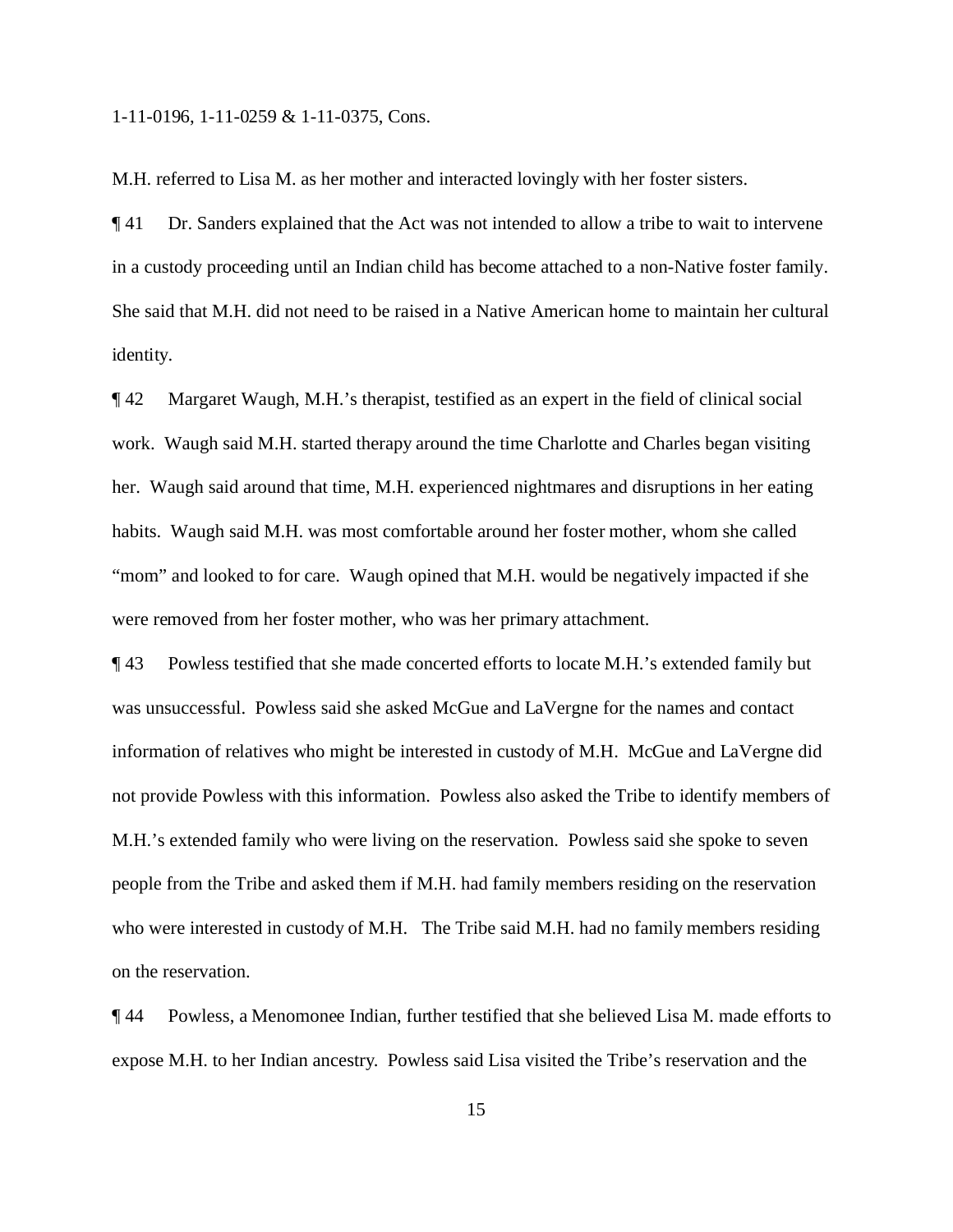"American Indian Center Powwow" with M.H. Lisa and M.H. also attended the American Indian Center Thanksgiving feast. Powless said she provided Lisa with a list of events from the American Indian Center and a directory of statewide Native American programs, activities and schools. Powless and Lisa frequently exchange information about upcoming Indian cultural programs. Powless said the Tribe has yet to comply with her request for tribal information to share with Lisa.

¶ 45 Lisa testified that when she took custody of M.H. on August 30, 2007, M.H. was inconsolable and suffering from symptoms of drug withdrawal. Lisa said M.H. is now a healthy, outgoing three-year-old girl. Lisa said that M.H. has bonded with Lisa's 16- and 11-year-old daughters and considers them to be her sisters. M.H. has also bonded with Lisa's large extended family. Lisa said she wanted to adopt M.H. and would continue to expose her to her culture, Tribe and extended family.

¶ 46 Sloan testified that when she received the case in September 2008, Charlotte's and Charles's whereabouts was unknown. Sloan performed diligent searches for the parents every few months. She sent Charlotte two letters, left voicemail messages and performed an in-person search in July 2009. Sloan first established contact with Charlotte and Charles in July 2009. Sloan advised the parents of the proceedings and the permanency goal change from reunification to termination of parental rights. Sloan said she tried to engage the parents in rehabilitative services despite the permanency goal change. She said she did not have an opportunity to refer the parents to community-based service providers in Illinois because they left the state shortly after she made contact with them.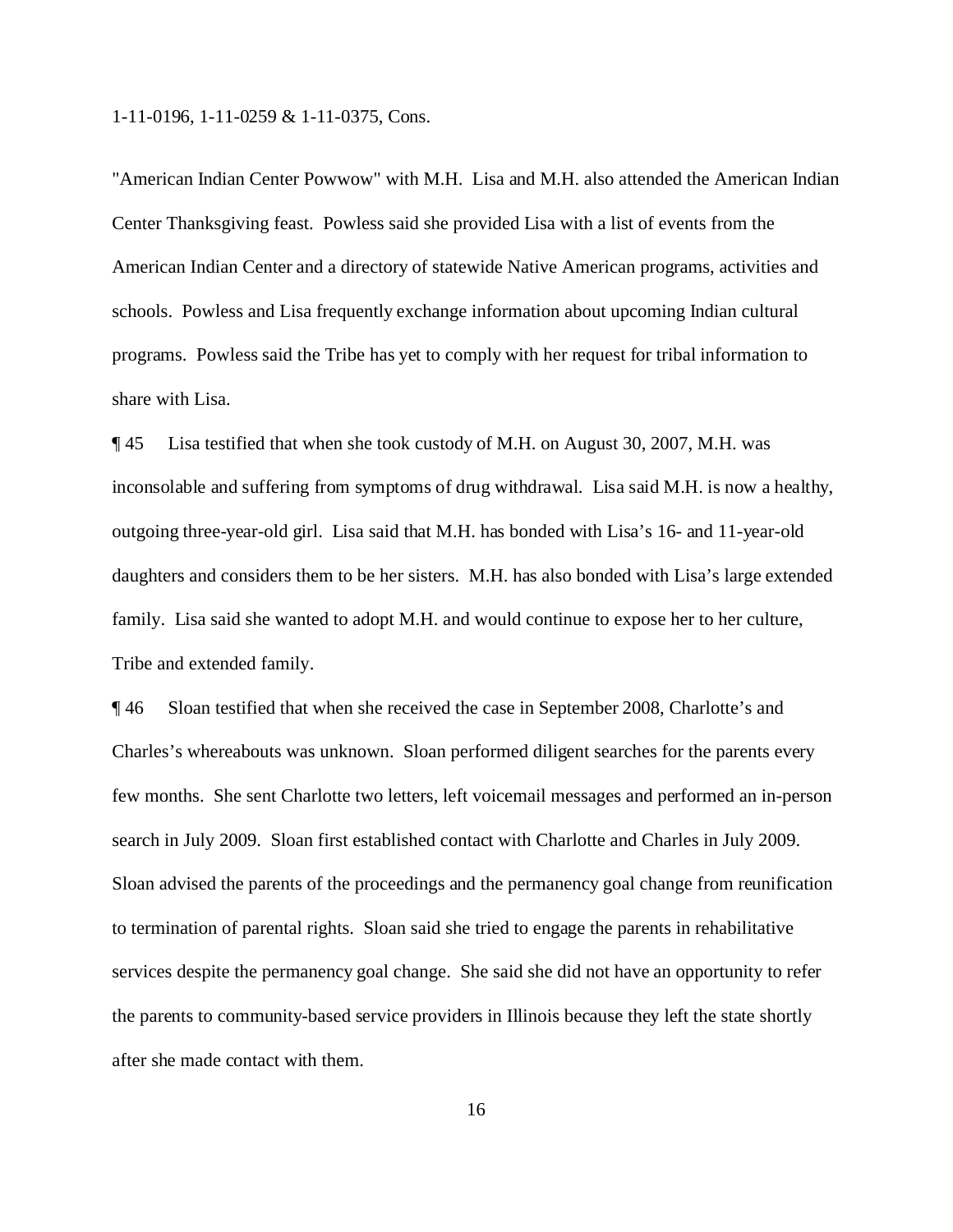¶ 47 Sloan further testified that the parents did not begin visiting M.H. until November 2009. She said that during the visits, M.H. was quiet and reserved. M.H. referred to Charles as "daddy" and did not address Charlotte. Sloan said that at the time of her testimony, she had visited M.H. in her foster home 26 times, during which M.H. interacted positively with her foster family and referred to Lisa as "mommy." Sloan said it was the recommendation of CHAS that parental rights be terminated and the permanency goal be changed to adoption.

¶ 48 McGue testified on Charlotte's behalf. McGue related to the court the history of Charlotte's substance abuse and her efforts to get treatment. McGue said she had seen a "dramatic change" in Charlotte and that Charlotte had resolved her drug problem. McGue had visited M.H. regularly since August 2009 and wished to stay in contact with M.H. if M.H. is adopted.

¶ 49 Doctor Dorene Wiese also testified on Charlotte's behalf. The court precluded Wiese from offering an opinion on whether CHAS made active efforts to prevent the breakup of the Indian family and whether custody by the parents would cause M.H. serious physical or emotional harm. Wiese opined that M.H. should be removed from her foster home. She based her opinion on conversations with Charlotte, Charles and McCutcheon-Cloud.

¶ 50 Charles testified on his own behalf. He said he had visited M.H. regularly since February 2010. Charles said he and Charlotte had been sober for 18 months and had custody of their twin boys, who were born after M.H.

¶ 51 Doctor Alton Smart testified as an expert in Indian child welfare social work on behalf of the Tribe. Smart opined that it would not cause M.H. "immediate harm" to be removed from her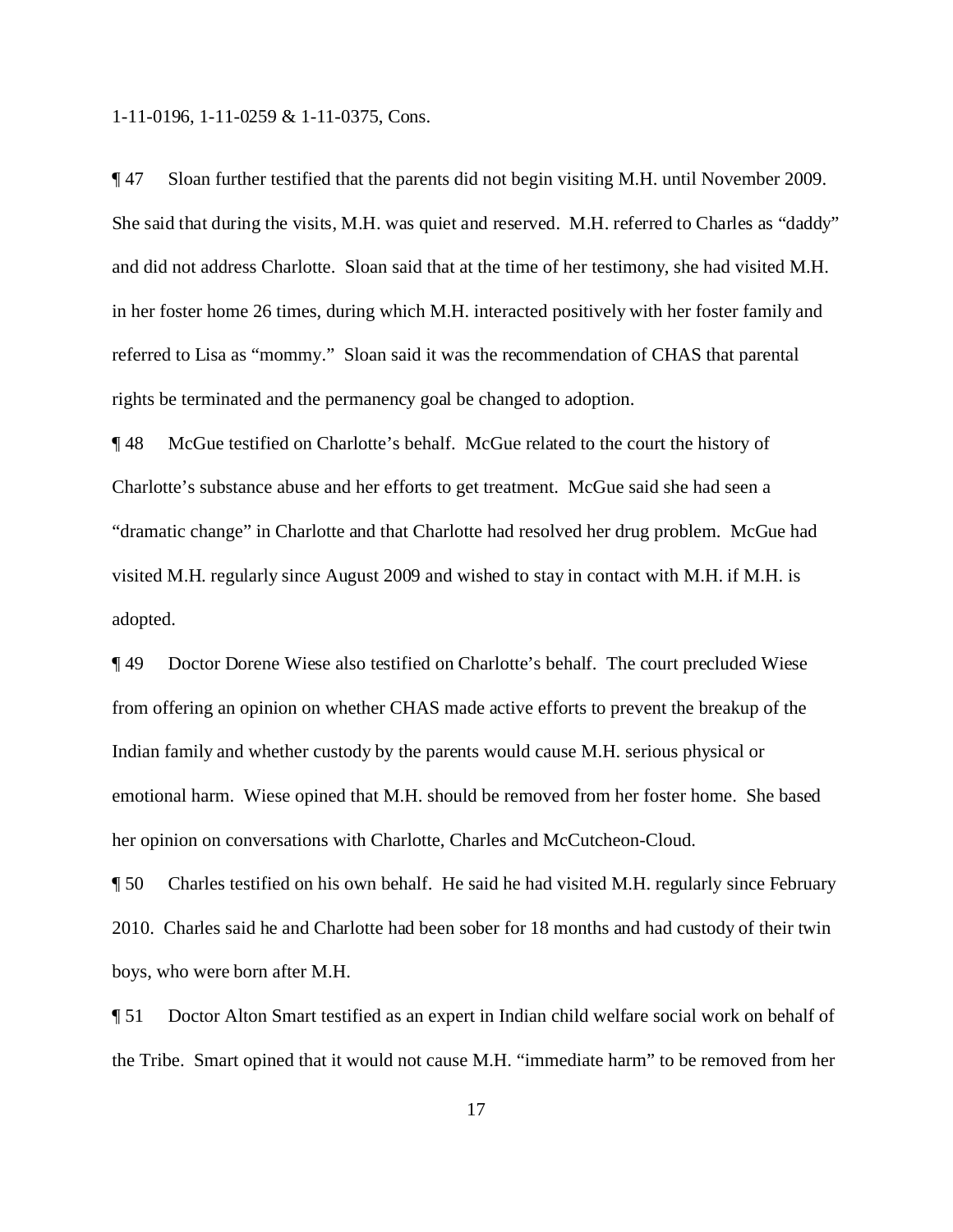foster home and placed with Charlotte and Charles. Smart based his opinion in part on conversations with McCutcheon-Cloud and her representation that the parents had been sober since May 2009. Smart acknowledged that he did not visit the foster home or speak to CHAS caseworkers about M.H.'s case. He also acknowledged that he did not know the parents were admitted into a hospital for heroin detoxification in October 2009 or that Charlotte relapsed in December 2009 and was again admitted into the hospital.

¶ 52 On December 20, 2010, the court issued its written order, finding "beyond a reasonable doubt" that it was in M.H.'s best interests to terminate parental rights and appoint a guardian with the right to consent to her adoption. The court also found by "clear and convincing" evidence that CHAS made active efforts to provide remedial services and rehabilitative programs designed to prevent the breakup of the Indian family as required by the Act. On the same date, the court entered a permanency order for M.H., showing that parental rights were terminated and that it was in M.H.'s best interest to be adopted by her foster mother.

¶ 53 On appeal, we first consider the Tribe's argument that the court erred in denying the Tribe's petition to transfer the proceeding to the tribal court. The Tribe claims the court's findings that transfer would cause undue hardship to the parties and witnesses and that the proceeding was at an advanced stage were not supported by the record.

¶ 54 The Act determines jurisdiction over Indian child custody proceedings. *In re C.N.*, 196 Ill. 2d 181, 203, 752 N.E.2d 1030 (2001). Under section 1911(b) of the Act, state courts and tribal courts have concurrent jurisdiction over proceedings for the placement or the termination of parental rights of an Indian child not domiciled or residing within the reservation of the child's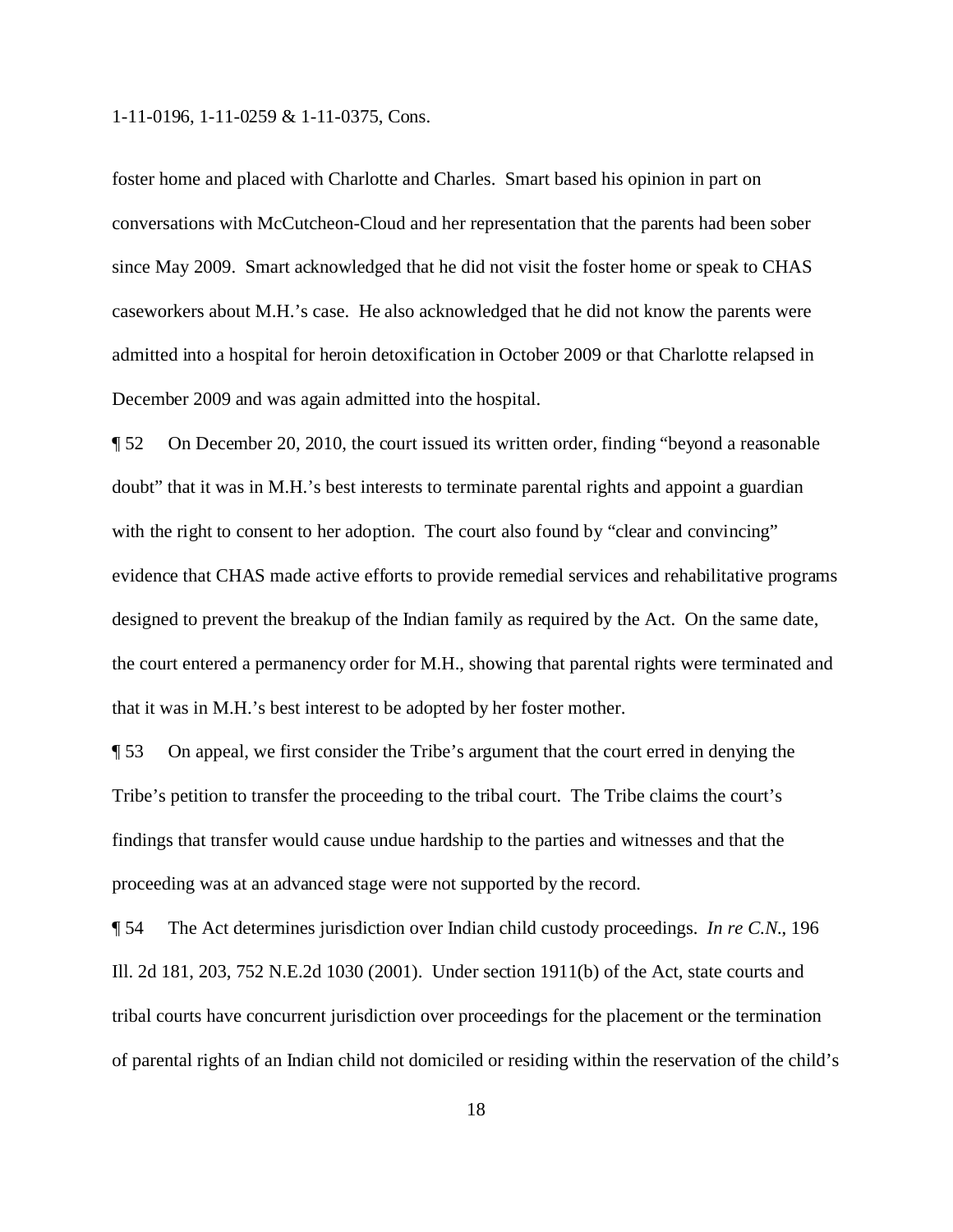tribe. *In re C.N.*, 196 Ill. 2d at 203-04; 25 U.S.C. § 1911(b) (1994). In such cases, when the tribe or a parent petitions the court for transfer, the state court must transfer the proceeding to the tribal court absent "good cause." *In re C.N.*, 196 Ill. 2d at 204.

¶ 55 What constitutes good cause not to transfer jurisdiction is set forth by the Department of the Interior, Bureau of Indian Affairs (BIA). *In re Armell*, 194 Ill. App. 3d 31, 38, 550 N.E.2d 1060 (1990). The BIA has published guidelines to aid state courts in the appropriate application of the Act. Recommended Guidelines for State Courts: Indian Child Custody Proceedings, 44 Fed. Reg. 67,584 (Nov. 26, 1979) (Guidelines); *In re C.N.*, 196 Ill. 2d at 204. The Guidelines provide that good cause not to transfer exists when the child's tribe does not have a tribal court or when any of the following circumstances exists:

"(i) The proceeding was at an advanced stage when the petition to transfer was received and the petitioner did not file the petition promptly after receiving notice of the hearing.

\*\*\*

(iii) The evidence necessary to decide the case could not be adequately presented in the tribal court without undue hardship to the parties or the witnesses." 44 Fed. Reg. 67,584, 67,591 (Nov. 26, 1979).

¶ 56 We consider the undue hardship circumstance first. The tribal court is located in Odanah, Wisconsin, more than 400 miles from Chicago, where M.H. resides. Traveling this distance for the proceeding would be unduly burdensome on M.H., Lisa, Jacob, Sloan and the other potential witnesses involved in M.H.'s case, the majority of whom reside in Chicago. See *In re Adoption*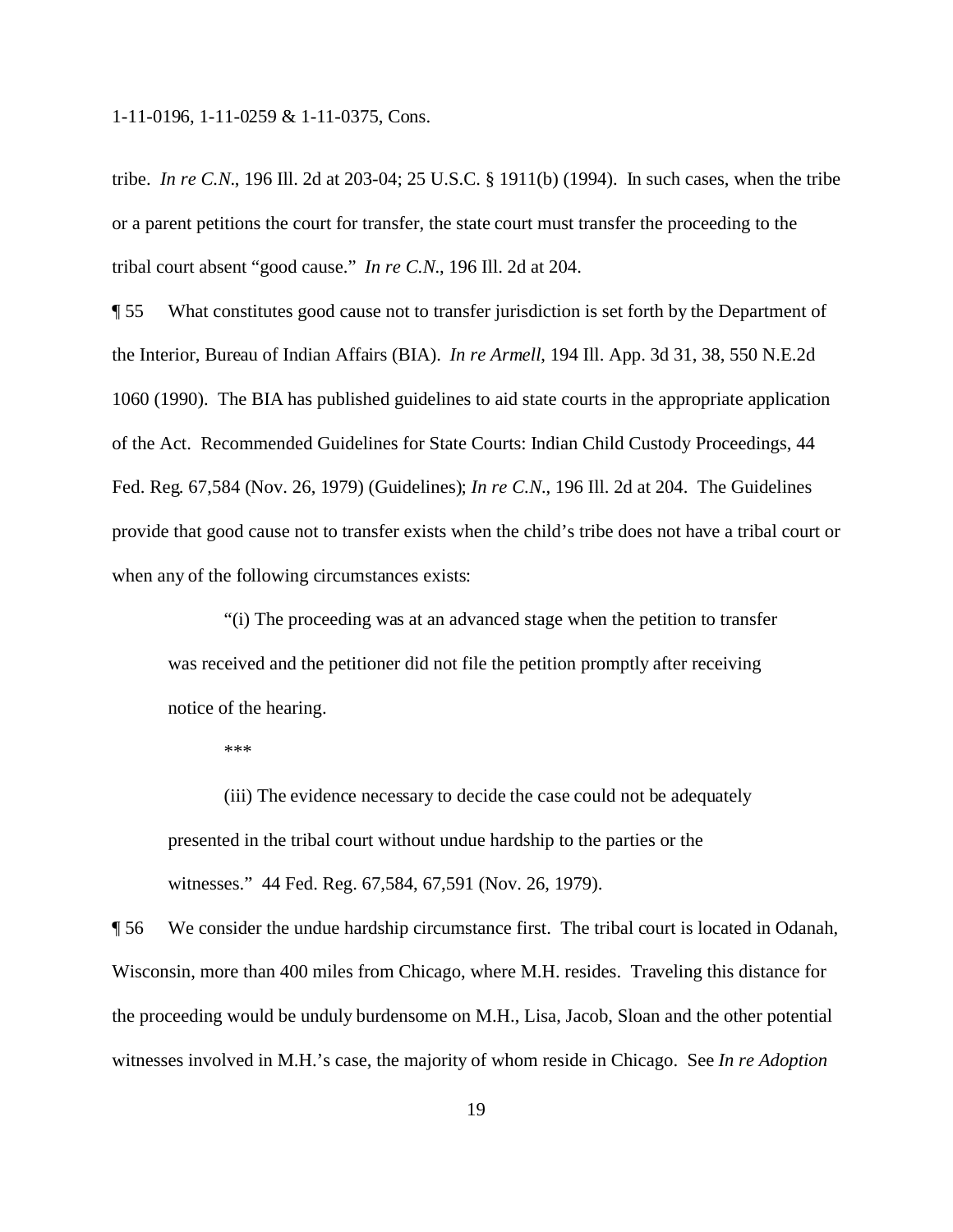*of S.S.*, 167 Ill. 2d 250, 264, 657 N.E.2d 935 (1995). Although Charlotte and Charles reside on the reservation, they spent a majority of their life in Chicago and did not move to the reservation until after the Tribe filed its petition to transfer. Because the bulk of the evidence and the majority of the witnesses necessary to the proceeding are located in Illinois, a transfer would constitute an undue hardship. *Adoption of S.S.*, 167 Ill. 2d at 264. We cannot say that the circuit court erred in denying the Tribe's petition on this ground.

¶ 57 We next consider whether the proceeding was at an "advanced stage." Neither the parties, the Guidelines nor the case law defines when a proceeding is at an "advanced stage." The Tribe argues that the proceeding was not at an advanced stage because it filed its petition to transfer "before the State filed its termination petition and promptly after the State changed the [permanency] goal" from reunification to termination. The Tribe claims that the State's filing on September 1, 2009, of the supplemental petition to terminate parental rights initiated a new proceeding under the Act, independent of the proceeding placing M.H. in foster care. The Tribe maintains that because its petition to transfer was filed just days after the State's supplemental petition, it was timely. In support of this argument, the Tribe relies on *In re A.B.*, 663 N.W.2d 625 (N.D. 2003).

¶ 58 We first note that we are unpersuaded by *In re A.B.* because this court is not bound by decisions from other jurisdictions. See *Klitzka v. Hellios*, 348 Ill. App. 3d 594, 599, 810 N.E.2d 252 (2004). In Illinois, "the filing of a petition to terminate parental rights does not initiate an entirely new proceeding within an existing case number." *In re Abner P.*, 347 Ill. App. 3d 903, 908, 807 N.E.2d 1145 (2004). The Act also does not make this distinction. Section 1903 defines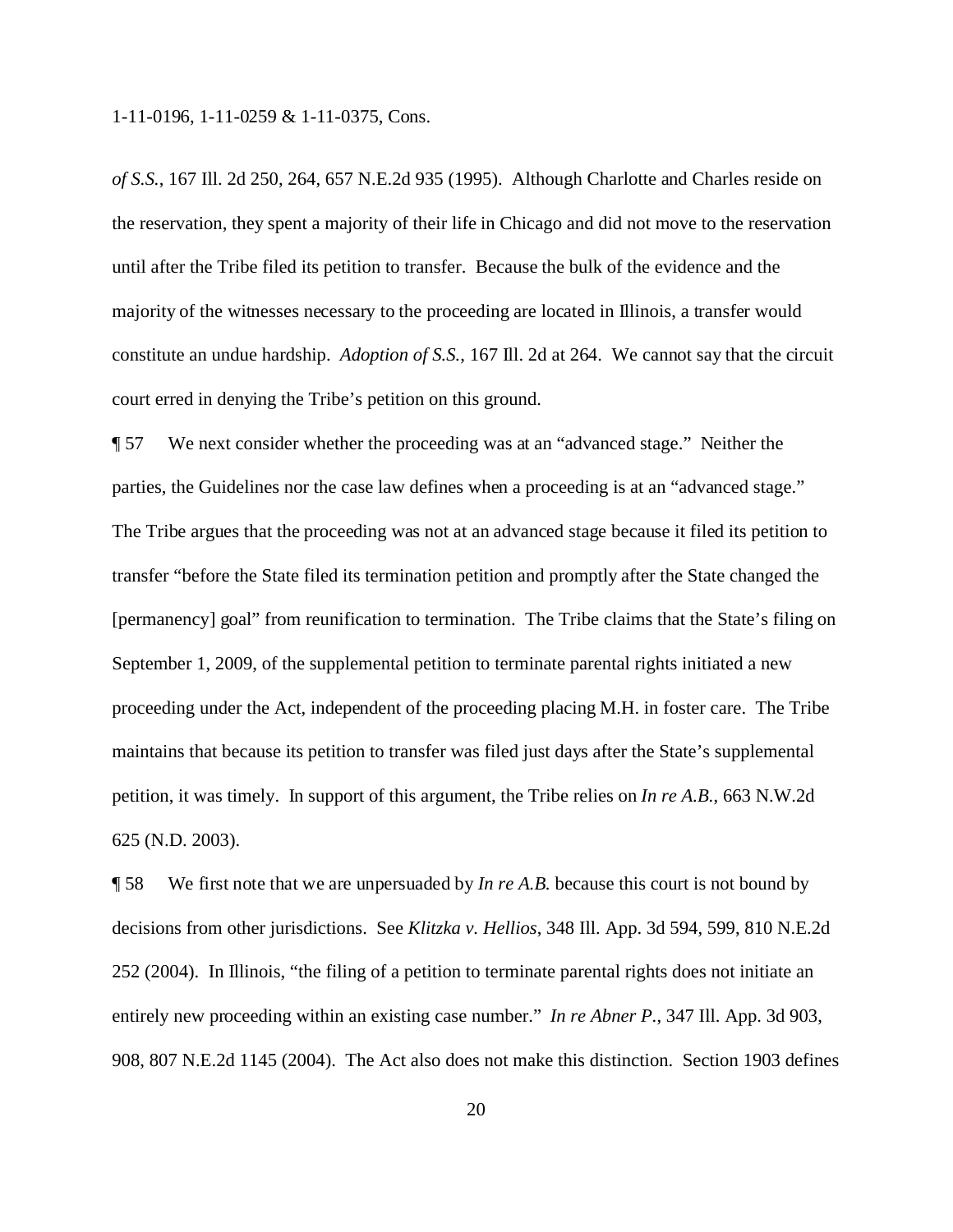a "child custody proceeding" to include:

"(i) 'foster care placement' which shall mean any action removing an Indian child from its parent or Indian custodian for temporary placement in a foster home or institution or the home of a guardian or conservator where the parent or Indian custodian cannot have the child returned upon demand, but where parental rights have not been terminated; [and]

(ii) 'termination of parental rights' which shall mean any action resulting in the termination of the parent-child relationship[.]" 25 U.S.C. §§ 1903(1)(i),  $(1)(ii)$  (1994).

¶ 59 Under the plain language of the Act, M.H.'s case commenced on August 30, 2007, the date she was placed in foster care. The State filed a petition for adjudication of wardship on August 29, 2007. The State filed a formal motion to amend the petition to seek termination of parental rights on March 7, 2008. The court granted the motion and set a trial date of July 10, 2008, for adjudication and termination of parental rights. In the meantime, on May 19, 2008, the Tribe was notified of the proceedings. The notice admonished the Tribe that "[t]he court hearing may result in the biological Indian parent or Custodian temporarily or permanently losing custody of this minor." Despite this, the Tribe did not file its motion to transfer until September 3, 2009, –more than 2 years after M.H. was placed in foster care and more than 15 months after the Tribe received notice of the proceedings. During this time, the court held adjudication, disposition and permanency hearings. The court also held a status hearing on May 22, 2009, after which it changed the permanency goal to substitute care pending determination on termination of parental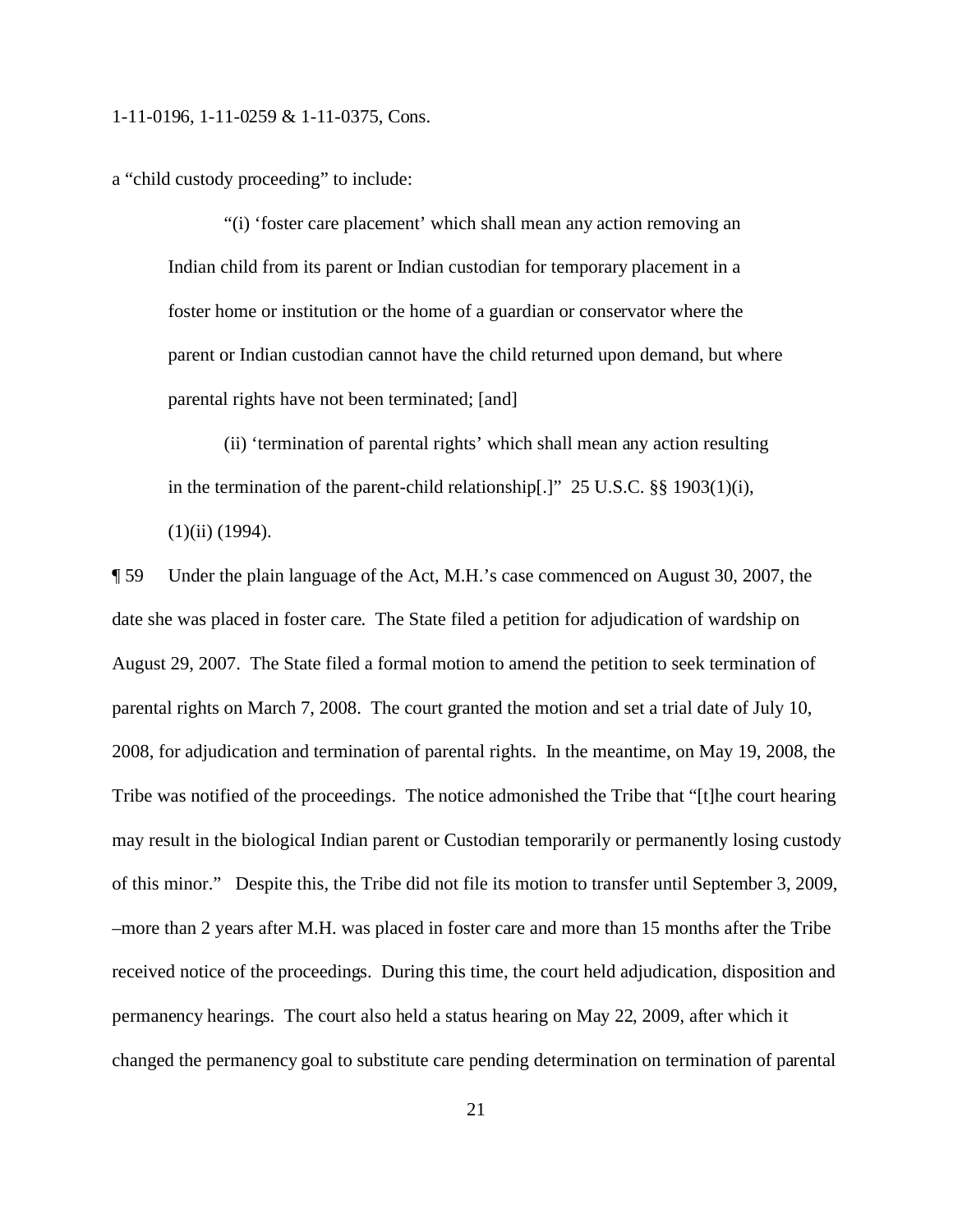rights because the parents failed to make progress toward reunification. Given these circumstances, the Tribe's petition was not timely. Under section 1911(b) of the Act, good cause existed to allow the circuit court of Cook County to retain jurisdiction over M.H.'s case. 25 U.S.C. § 1911(b) (1994). The court properly denied the Tribe's petition to transfer.

¶ 60 The Tribe also contends that the court committed reversible error by failing to place M.H. in an Act-compliant home. The Tribe claims the court should have held an evidentiary hearing to determine whether good cause existed to deviate from the Act placement requirements.

¶ 61 As pointed out by the State, the Tribe has forfeited review of this issue by not raising it in the court below. See *In re Marriage of Holthaus*, 387 Ill. App. 3d 367, 377, 899 N.E.2d 355 (2008) (issues not raised in the trial court are forfeited and cannot be argued for the first time on appeal).

¶ 62 Forfeiture aside, M.H.'s placement was in compliance with the Act. Under section 1915(b)(ii), in the absence of good cause to the contrary, preference of placement shall be given to a placement with "a foster home licensed, approved, or specified by the Indian child's tribe." 25 U.S.C. § 1915(b)(ii) (1994). The record shows that Barningham, a caseworker for the Tribe's Indian child welfare program, executed an affidavit approving of M.H.'s placement in a nonrelative, non-Native foster home. The court admitted the affidavit into evidence as expert testimony from an Indian witness under the Act.

¶ 63 The Tribe, Charlotte and Charles next contend that the court erred in terminating parental rights. They claim that the evidence was insufficient to prove that CHAS made active efforts to provide remedial services and rehabilitative programs designed to prevent the breakup of the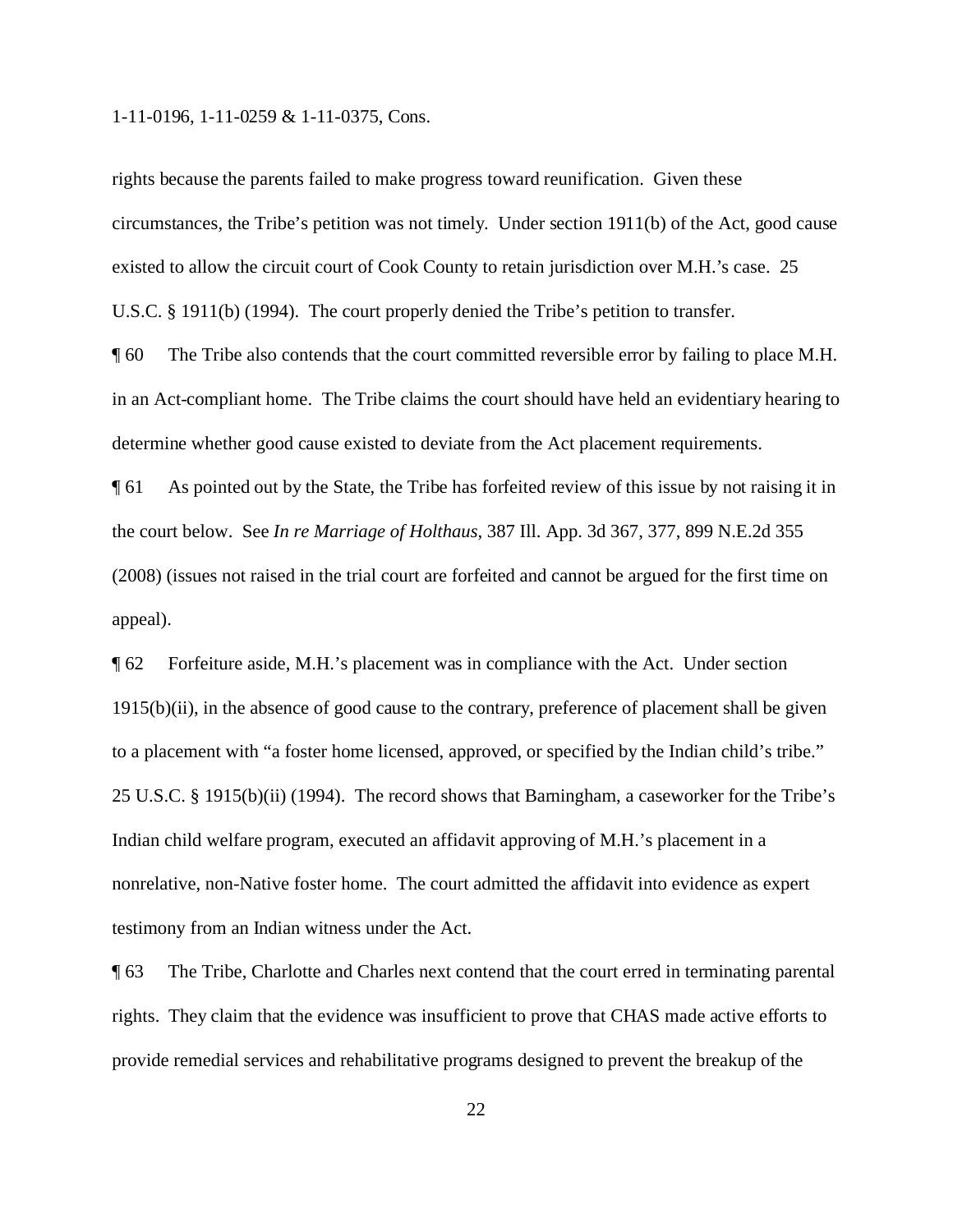Indian family.

¶ 64 Under section 1912(d) of the Act, a party "seeking to effect a foster care placement of, or termination of parental rights to, an Indian child under State law shall satisfy the court that active efforts have been made to provide remedial services and rehabilitative programs designed to prevent the breakup of the Indian family and that these efforts have proved unsuccessful." 25 U.S.C. § 1912(d) (1994). The State has the burden to show compliance with the active-efforts requirement by a preponderance of the evidence. *In re Cari B.*, 327 Ill. App. 3d 743, 751, 763 N.E.2d 917 (2002). We review *de novo* whether the court properly applied the Act to the facts. *In re Cari B.*, 327 Ill. App. 3d at 749.

¶ 65 Here, the record supports the court's determination that the State met its burden of establishing active efforts by a preponderance of the evidence. CHAS offered a number of services to both parents, including service assessments, drug treatment, psychiatric evaluations, individual therapy, random urinalysis, parenting classes and visitation with M.H. See *In re D.D., Jr.*, 385 Ill. App. 3d 1053, 1061-62, 897 N.E.2d 917 (2008). CHAS also tried to provide the parents with bus passes to attend scheduled court dates, kept in regular contact with M.H.'s grandmothers and attempted to contact the parents on numerous occasions. CHAS's efforts were frustrated because the parents' whereabouts was unknown during most of the case. When Charlotte and Charles were finally located, they did not make themselves available for an assessment and failed to take advantage of the services offered by CHAS. Although Charles completed a service assessment, he failed to participate in outpatient services as recommended by the assessment or cooperate with his treatment coach. He also did not attend parenting classes,